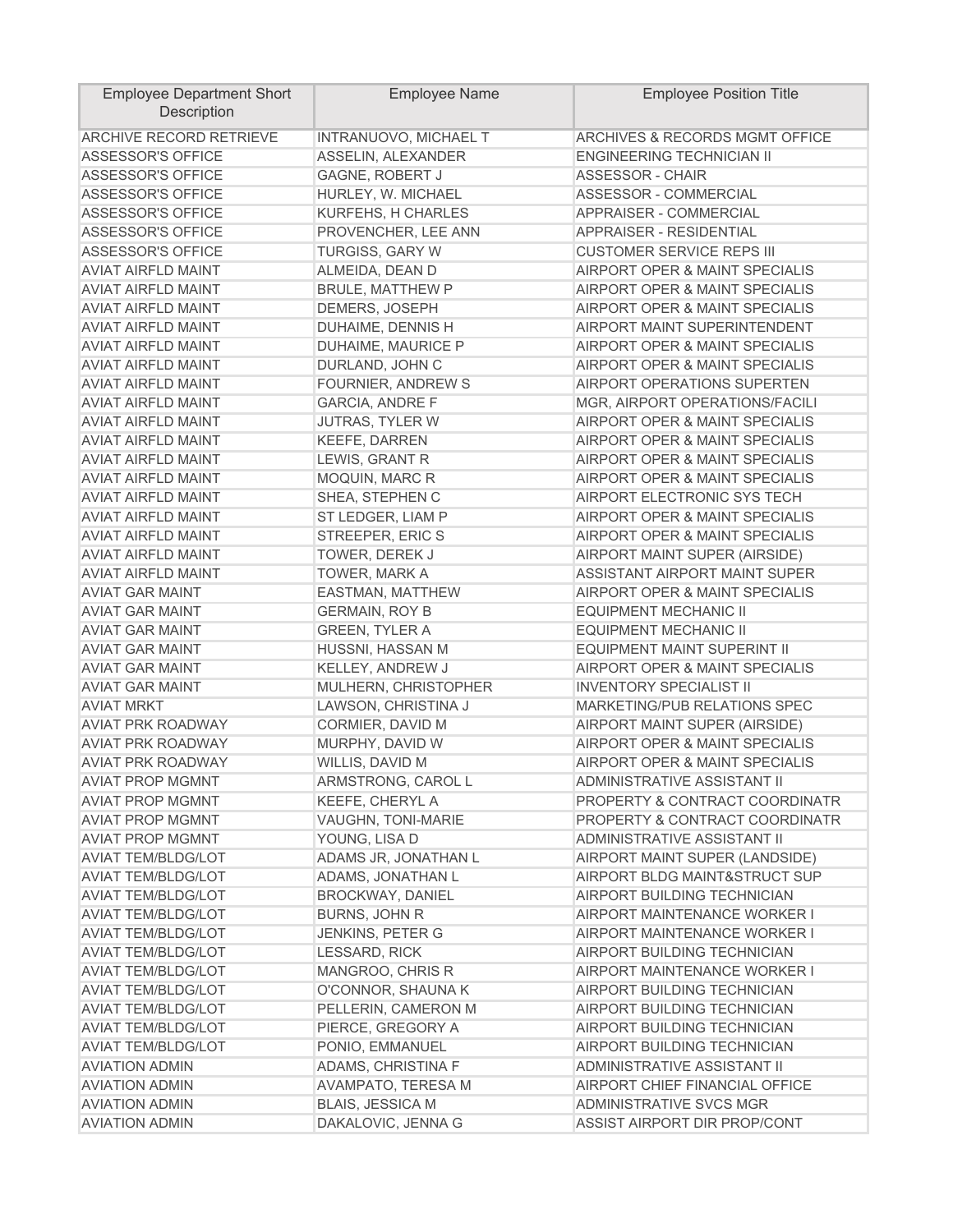| <b>AVIATION ADMIN</b>            | <b>DUBOIS, MARGARET G</b>      | <b>ACCOUNTING TECHNICIAN</b>             |
|----------------------------------|--------------------------------|------------------------------------------|
| <b>AVIATION ADMIN</b>            | ELGUEZABAL, LUIS E             | ASSIST AIRPORT DIR OPS/FACILIT           |
| <b>AVIATION ADMIN</b>            | KITCHENS, THEODORE S           | <b>AIRPORT DIRECTOR</b>                  |
| <b>AVIATION ADMIN</b>            | LAMBERT, NATHANIEL J           | <b>ACCOUNTING TECHNICIAN</b>             |
| <b>AVIATION ADMIN</b>            | <b>MALAFRONTE, THOMAS J</b>    | DEPUTY AIRPORT DIRECTOR                  |
| <b>AVIATION ADMIN</b>            | MARTE, ROSE D                  | <b>CUSTOMER SERVICE REP I</b>            |
| <b>AVIATION ADMIN</b>            | ROBINSON, WAYNE E              | <b>INTERNAL AUDITOR</b>                  |
| <b>AVIATION ADMIN</b>            | <b>VICENTE, KARRIE-ANN</b>     | <b>ACCOUNTANT II</b>                     |
| <b>AVIATION ADMIN</b>            | WALDECKER, KIMBERLY A          | <b>BUSINESS SERVICES OFFICER</b>         |
| <b>AVIATION ADMIN</b>            | ZAPP, FREDERICK B              | <b>ASSIST AIRPORT DIR/TECH&amp;CYBER</b> |
| <b>AVIATION INFO SYSTEMS</b>     | <b>BROWN, DANA S</b>           | <b>LAN ADMINISTRATOR</b>                 |
| <b>AVIATION INFO SYSTEMS</b>     | MASTROLILLO, SCOTT A           | COMPUTER SYSTEMS SPECIALIST II           |
| <b>BMD - ADMIN</b>               | <b>BERGERON, JOSEPH E</b>      | PUBLIC WORKS SUPPORT SPECIAL             |
| <b>BMD - CUSTODIAL</b>           | COLLINS, SEAN T                | <b>CUSTODIAL SERVICES SUPERVISOR</b>     |
| <b>BMD - MAINTENANCE</b>         | <b>BANEGAS, EDWIN M</b>        | <b>HVAC TECHNICIAN</b>                   |
| <b>BMD - MAINTENANCE</b>         | <b>BELANGER, CHRISTOPHER P</b> | <b>BUILDING MAINTENANCE TECH</b>         |
| <b>BMD - MAINTENANCE</b>         | COSTELLO, CHRISTOPHER C        | <b>HVAC TECHNICIAN</b>                   |
| <b>BMD - MAINTENANCE</b>         | <b>CUVELLIER, RYAN J</b>       | <b>PLUMBER</b>                           |
| <b>BMD - MAINTENANCE</b>         | DAVIS, TODD R                  | <b>HVAC TECHNICIAN</b>                   |
| <b>BMD - MAINTENANCE</b>         | FAY, MARK A                    | <b>FACILITIES MAINT SUPERVISOR</b>       |
| <b>BMD - MAINTENANCE</b>         | <b>GRENIER, JEFFREY</b>        | ELECTRICIAN I                            |
| <b>BMD - MAINTENANCE</b>         | <b>HOULE, JASON M</b>          | <b>BUILDING AUTOMATION SPECIALIST</b>    |
| <b>BMD - MAINTENANCE</b>         | MCCARTHY, JOSEPH M             | <b>BUILDING MAINTENANCE TECH</b>         |
| <b>BMD - MAINTENANCE</b>         | MEISEL, STEPHEN J              | <b>BUILDING MAINTENANCE TECH</b>         |
| <b>BMD - MAINTENANCE</b>         | MIVILLE, JOSEPH R              | <b>PLUMBER</b>                           |
| <b>BMD - MAINTENANCE</b>         | ROY, MICHAEL R                 | <b>BUILDING MAINTENANCE TECH</b>         |
| <b>BMD - MAINTENANCE</b>         | <b>WEGHORST, ERICH K</b>       | ELECTRICIAN I                            |
| CEMETERY-SPEC. PERP.             | COLEMAN, DONALD W              | HORTICULTURAL SUPERVISOR                 |
| <b>CENTRAL FLEET MNGT-ADMIN</b>  | CLARKE, TAMMY M                | ADMINISTRATIVE SVCS MGR                  |
| <b>CENTRAL FLEET MNGT-ADMIN</b>  | HOPKINS, JONATHAN J            | CENTRAL FLEET SERVICES DIR               |
| <b>CENTRAL FLEET MNGT-ADMIN</b>  | LANCTO, MICHAEL C              | <b>EQUIPMENT MAINT SUPER I</b>           |
| CENTRAL FLEET MNGT-OPERAT        | ANDRUKAITIS, ERIC J            | <b>EQUIPMENT MECHANIC II</b>             |
| CENTRAL FLEET MNGT-OPERAT        | AVERY, LLOYD N                 | <b>EQUIPMENT MECHANIC II</b>             |
| CENTRAL FLEET MNGT-OPERAT        | BILODEAU, RICHARD H            | EQUIPMENT MAINT SUPERINT II              |
| CENTRAL FLEET MNGT-OPERAT        | <b>BOURGEOIS, DENNIS G</b>     | <b>EQUIPMENT MECHANIC II</b>             |
| CENTRAL FLEET MNGT-OPERAT        | CARPENTER, MICHAEL D           | EQUIPMENT SERVICE TECHNICIAN I           |
| <b>CENTRAL FLEET MNGT-OPERAT</b> | CIECHON, MATHEW J              | <b>INVENTORY SPECIALIST II</b>           |
| CENTRAL FLEET MNGT-OPERAT        | CRUZ, IVAN J                   | EQUIPMENT MECHANIC II                    |
| CENTRAL FLEET MNGT-OPERAT        | GARCIA, SERGIO A               | EQUIPMENT MECHANIC II                    |
| <b>CENTRAL FLEET MNGT-OPERAT</b> | <b>GELINAS, MARK A</b>         | <b>EQUIPMENT MECHANIC II</b>             |
| CENTRAL FLEET MNGT-OPERAT        | <b>GRAY, TYLER B</b>           | <b>EQUIPMENT MECHANIC II</b>             |
| CENTRAL FLEET MNGT-OPERAT        | <b>GUERRERA, NICHOLAS R</b>    | <b>EQUIPMENT MECHANIC I</b>              |
| CENTRAL FLEET MNGT-OPERAT        | LACOMBE, CODY J                | <b>EQUIPMENT MECHANIC I</b>              |
| CENTRAL FLEET MNGT-OPERAT        | LARKIN, ROBERT G               | <b>EQUIPMENT MECHANIC II</b>             |
| CENTRAL FLEET MNGT-OPERAT        | MATHISON, JOSHUA B             | <b>EQUIPMENT MECHANIC I</b>              |
| CENTRAL FLEET MNGT-OPERAT        | MELANSON, JASON R              | <b>EQUIPMENT MECHANIC II</b>             |
| CENTRAL FLEET MNGT-OPERAT        | PAYTON, NORMAN M               | EQUIPMENT SERVICE TECHNICIAN I           |
| <b>CENTRAL FLEET MNGT-OPERAT</b> |                                | <b>EQUIPMENT MECHANIC II</b>             |
| CENTRAL FLEET MNGT-OPERAT        | POULIN, LARRY A                | <b>EQUIPMENT MAINT SUPER I</b>           |
|                                  | THOMPSON, GEORGE               |                                          |
| CENTRAL FLEET MNGT-OPERAT        | THOMPSON, SCOTT E              | <b>EQUIPMENT MECHANIC II</b>             |
| CENTRAL FLEET MNGT-OPERAT        | TRUMBLE, DANIEL J              | <b>INVENTORY SPECIALIST II</b>           |
| CENTRAL FLEET MNGT-OPERAT        | <b>VICENTE, CHRISTOPHER J</b>  | <b>EQUIPMENT MECHANIC I</b>              |
| CENTRAL FLEET MNGT-OPERAT        | YANGALI, BRYAN                 | <b>EQUIPMENT MECHANIC I</b>              |
| <b>CITY CLERK - GENERAL</b>      | <b>BALLBACH, TRISHA M</b>      | <b>CUSTOMER SERVICE REPS III</b>         |
| <b>CITY CLERK - GENERAL</b>      | <b>BATTISTELLI, ANTHONY D</b>  | LICENSING OPERATIONS COORD               |
| <b>CITY CLERK - GENERAL</b>      | DOUKERIS, JOANNE L             | <b>CUSTOMER SERVICE REPS III</b>         |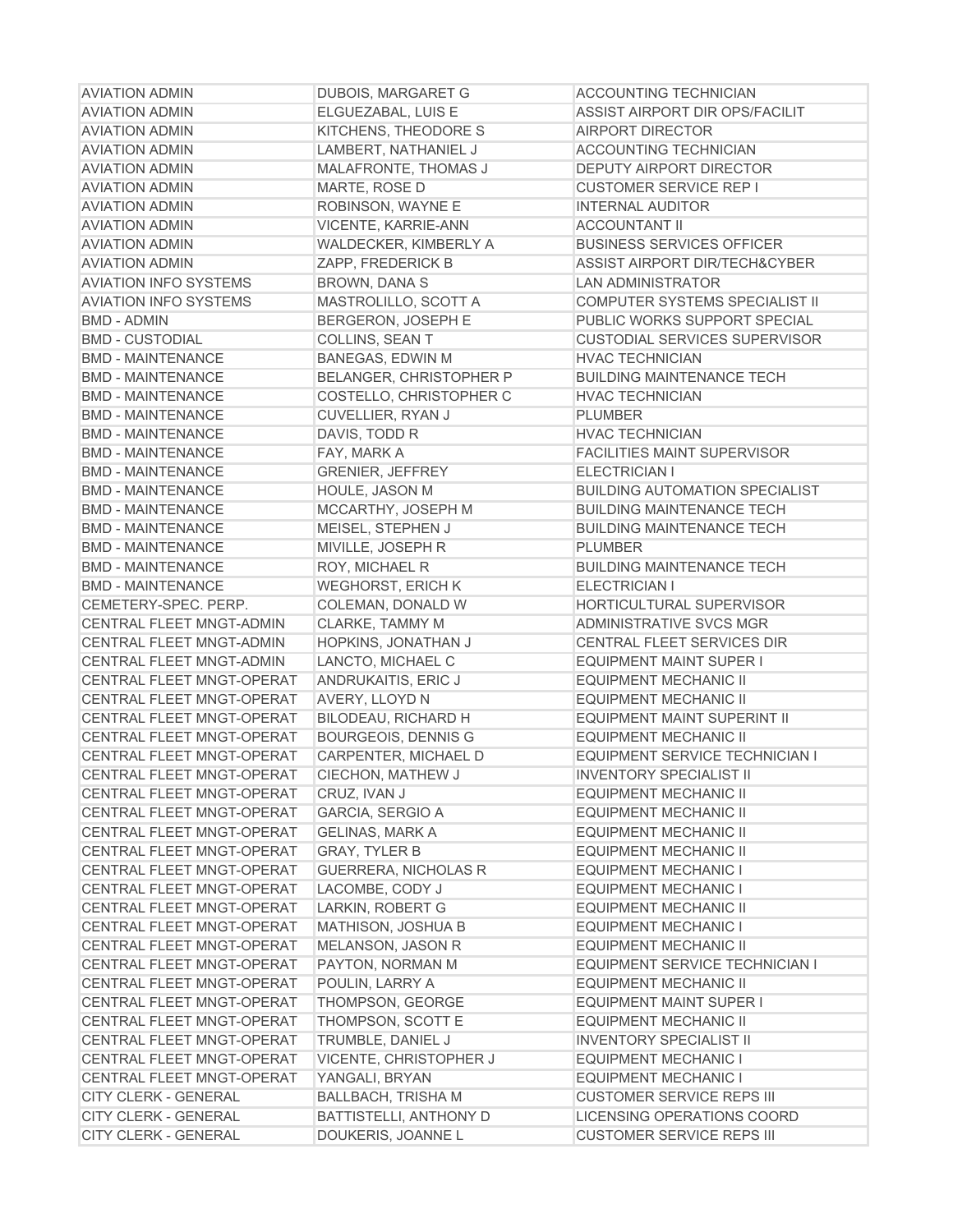| <b>CITY CLERK - GENERAL</b>                | FERRUOLO, JOANN E            | <b>ASSISTANT CITY CLERK</b>                                     |
|--------------------------------------------|------------------------------|-----------------------------------------------------------------|
| <b>CITY CLERK - GENERAL</b>                | MCCARTHY, LISA M             | <b>ASSISTANT CITY CLERK</b>                                     |
| <b>CITY CLERK - GENERAL</b>                | MESSIER, CHRISTOPHER         | <b>CUSTOMER SERVICE REPS III</b>                                |
| <b>CITY CLERK - GENERAL</b>                | MESSIER, JENNIFER A          | <b>CUSTOMER SERVICE REPS III</b>                                |
| <b>CITY CLERK - GENERAL</b>                | NORMAND, MATTHEW P           | <b>CITY CLERK</b>                                               |
| <b>CITY CLERK - GENERAL</b>                | SWINYER, JUSTIN R            | ADMINISTRATIVE SVCS MGR                                         |
| CITY CLERK - SEC GUARDS                    | <b>RENELICK, RONALD</b>      | <b>SECURITY OFFICER</b>                                         |
| <b>CITY PARKS</b>                          | <b>BREWER, GARRETT E</b>     | <b>RECREATION MAINTENANCE WRKR I</b>                            |
| <b>CITY PARKS</b>                          | <b>BURKE, WILLIAM F</b>      | <b>PARK RANGER II</b>                                           |
| <b>CITY PARKS</b>                          | CASWELL, JOSHUA              | <b>RECREATION MAINT SUPER I</b>                                 |
| <b>CITY PARKS</b>                          | CORRIVEAU, NEIL D            | <b>RECREATION MAINTENANCE WRKR II</b>                           |
| <b>CITY PARKS</b>                          | DELLAS, JAMES                | <b>PARK RANGER I</b>                                            |
| <b>CITY PARKS</b>                          | DUNMYER, LELAND J            | <b>RECREATION MAINTENANCE WRKR I</b>                            |
| <b>CITY PARKS</b>                          | <b>GRANT, MATTHEW C</b>      | <b>RECREATION MAINTENANCE WRKR I</b>                            |
| <b>CITY PARKS</b>                          | HARRIS, KAVAN C              | <b>RECREATION MAINTENANCE WRKR I</b>                            |
| <b>CITY PARKS</b>                          | <b>MATTSON, THOMAS R</b>     | <b>PARKS OPERATIONS MANAGER</b>                                 |
| <b>CITY PARKS</b>                          | MCDOWELL, BRENDAN M          | <b>IRRIGATION TECHNICIAN</b>                                    |
| <b>CITY PARKS</b>                          | PLOURDE, JEFFREY C           | RECREATION MAINTENANCE WRKR II                                  |
| <b>CITY PARKS</b>                          | ROTHWELL, KEVIN R            | <b>RECREATION MAINTENANCE WRKR I</b>                            |
| <b>CITY PARKS</b>                          | ROUSSEAU, CHAD               | RECREATION MAINTENANCE WRKR I                                   |
| <b>CITY PARKS</b>                          | SANBORN, BRANDON J           | <b>RECREATION MAINTENANCE WRKR I</b>                            |
| <b>CITY PARKS</b>                          | STRINGER, KYLE E             | <b>RECREATION MAINTENANCE WRKR I</b>                            |
| <b>CITY PARKS</b>                          | VACHON, ROBERT A             | PARKS MAINTENANCE SUPERVISOR                                    |
| <b>CITY SOLICITOR</b>                      | BERGERON, DENISE M           | <b>LEGAL ASSISTANT II</b>                                       |
| <b>CITY SOLICITOR</b>                      | <b>BLANCHARD, JOHN G</b>     | <b>ATTORNEY I</b>                                               |
| <b>CITY SOLICITOR</b>                      | <b>BRODERICK, KATHLEEN A</b> | <b>ATTORNEY I</b>                                               |
| <b>CITY SOLICITOR</b>                      | CAIN, JESSICA L              | <b>ATTORNEY I</b>                                               |
| <b>CITY SOLICITOR</b>                      | CHIESA, PETER R              | DEPUTY CITY SOLICITOR                                           |
| <b>CITY SOLICITOR</b>                      | COYLE, ERIN B                | <b>LEGAL ASSISTANT II</b>                                       |
| <b>CITY SOLICITOR</b>                      | HARMON, JEREMY A             | <b>ATTORNEY I</b>                                               |
| <b>CITY SOLICITOR</b>                      | MANCHESTER, AMY H            | <b>ATTORNEY I</b>                                               |
| <b>CITY SOLICITOR</b>                      | MULLER, GREGORY T            | <b>ATTORNEY II</b>                                              |
| <b>CITY SOLICITOR</b>                      | RICE, EMILY G                | <b>CITY SOLICITOR</b>                                           |
| <b>CITY SOLICITOR</b>                      | SHEDD, DONALD F              | PARALEGAL                                                       |
| <b>CITY SOLICITOR</b>                      | SOWA, HELEN M                | <b>LEGAL ASSISTANT III</b>                                      |
| coliseum                                   | CORSON, SHAWN T              | RECREATION FACILITIES MAINT WR                                  |
| coliseum                                   | GOULET, YVES R               | <b>RECREATION FACILITIES MAINT WR</b>                           |
|                                            | ARNESON, HAGBARD L           | PUBLIC HEALTH SPECIALIST I                                      |
| COMMUN. HLTH. PROG.<br>COMMUN. HLTH. PROG. |                              | COMMUNITY HEALTH NURSE-PER DIE                                  |
|                                            | CAOUETTE, GEORGETTE M        |                                                                 |
| COMMUN. HLTH. PROG.<br>COMMUN. HLTH. PROG. | CAPISTRAN, KATHLEEN M        | COMMUNITY HEALTH NURSE-PER DIE<br><b>COMMUNITY HEALTH NURSE</b> |
|                                            | DARLING, BETH B              |                                                                 |
| COMMUN. HLTH. PROG.                        | FAHA, JENNIFER L             | PUBLIC HEALTH DENTAL ASSISTANT                                  |
| COMMUN. HLTH. PROG.                        | KAZAKIS, HOLLEY A            | COMMUNITY HEALTH NURSE-PER DIE                                  |
| COMMUN. HLTH. PROG.                        | LOSIER, NICOLE T             | PUBLIC HEALTH NURSE SUPER                                       |
| COMMUN. HLTH. PROG.                        | <b>MAHON, KATHLEEN S</b>     | CERTIFIED COMMUNITY HLTH NURSE                                  |
| COMMUN. HLTH. PROG.                        | POWER, ALLISON M             | COMMUNITY HEALTH NURSE-PER DIE                                  |
| COMMUN. HLTH. PROG.                        | ROULEAU, SUZANNE             | <b>COMMUNITY HEALTH NURSE</b>                                   |
| COMMUN. HLTH. PROG.                        | SPADAFORA, SOPHIA D          | <b>COMMUNITY HEALTH NURSE</b>                                   |
| <b>Construction Group</b>                  | CAIKAUSKAS, TARRA L          | <b>CLERK OF THE WORKS</b>                                       |
| <b>Construction Group</b>                  | <b>GAGNE, JOSLIN S</b>       | CHIEF OF FACILITIES                                             |
| <b>Construction Group</b>                  | HOPPLE, KENNETH A            | <b>BUILDING PROGRAM SUPERVISOR</b>                              |
| <b>Construction Group</b>                  | <b>KRUEGER, ERIC R</b>       | <b>FACILITIES SUPERINTENDENT</b>                                |
| <b>Construction Group</b>                  | WILLIAMS, MARY L             | FINANCIAL ANALYST II                                            |
| DIV. OF ENVIR. HLTH                        | CARR, MICHAEL J              | ENVIRONMENTAL HLTH SPECIAL II                                   |
| DIV. OF ENVIR. HLTH                        | COMPAGNA, TAMMI L            | ENVIRONMENTAL HLTH SPECIAL I                                    |
| DIV. OF ENVIR. HLTH                        | <b>KRYCKI, AARON H</b>       | ENVIRONMENTAL HLTH SUPER                                        |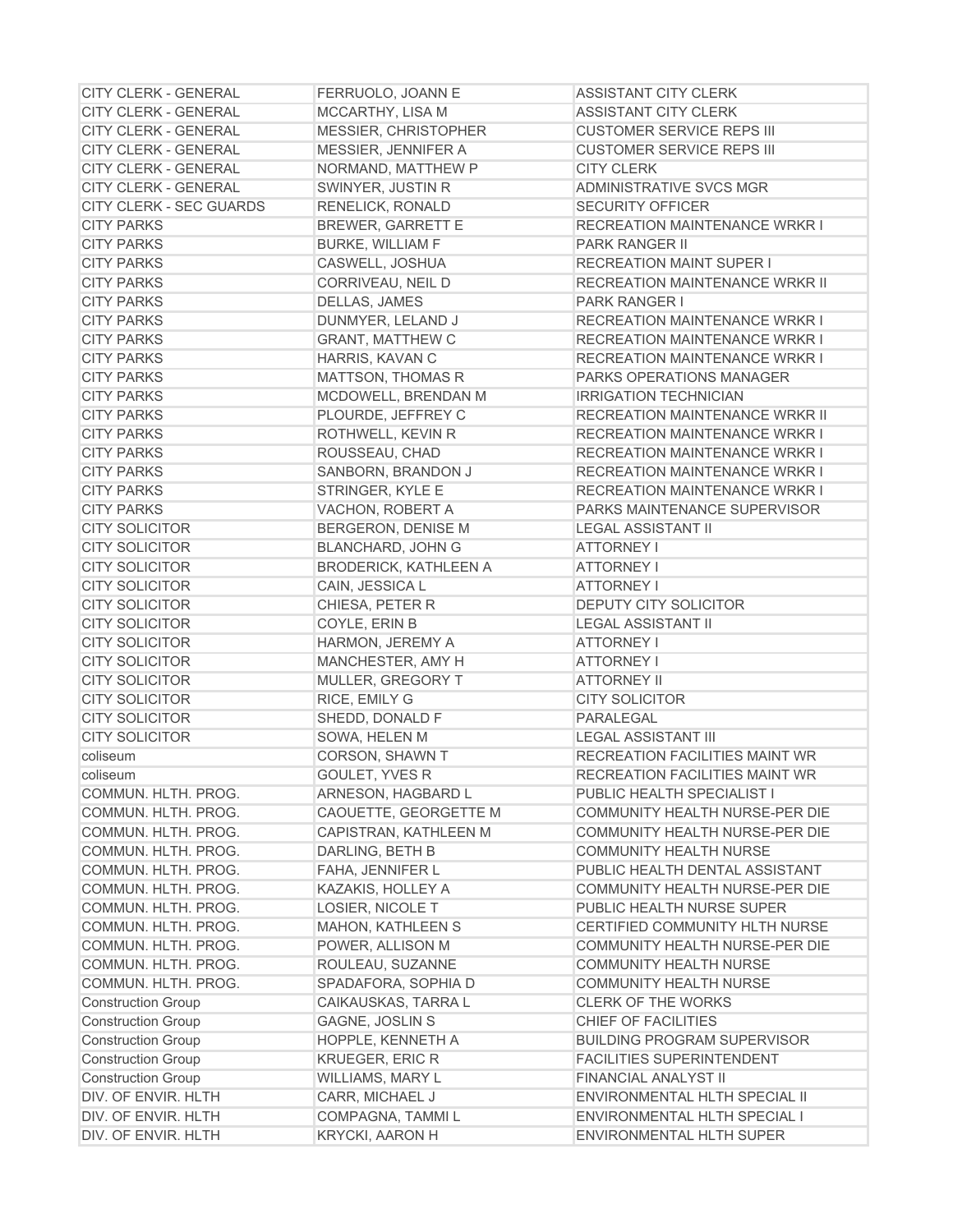| DIV. OF ENVIR. HLTH             | LEFEVRA, CONNOR J          | ENVIRONMENTAL HLTH SPECIAL I          |
|---------------------------------|----------------------------|---------------------------------------|
| DIV. OF ENVIR. HLTH             | <b>SUTKUS, KAREN</b>       | ENVIRONMENTAL HLTH SPECIAL I          |
| <b>EPD BILLING</b>              | FORRENCE, REBECCA A        | ACCOUNTING TECHNICIAN                 |
| EPD-ADMIN.                      | <b>BERTELLI, SARAH</b>     | APPLICATIONS DEVELOPER/ANALYST        |
| EPD-ADMIN.                      | DUVAL-GROOMS, DANIELLE C   | ACCOUNTING TECHNICIAN                 |
| EPD-ADMIN.                      | <b>GUTTERSON, PETER N</b>  | <b>ACCOUNTING TECHNICIAN</b>          |
| EPD-ADMIN.                      | HOLLORAN, KERRY J          | <b>ACCOUNTING SPECIALIST II</b>       |
| EPD-ADMIN.                      | HYNES, LISA                | <b>BUSINESS SERVICES OFFICER</b>      |
| EPD-ADMIN.                      | LUNDSTED, BENJAMIN C       | <b>CIVIL ENGINEER III</b>             |
| EPD-ADMIN.                      | MCNEILL, FREDERICK J       | CHIEF SANITARY ENGINEER               |
| EPD-ADMIN.                      | PETERSEN, JOANN R          | <b>ACCOUNTING TECHNICIAN</b>          |
| EPD-ADMIN.                      | ROBINSON, ROBERT           | WWTP SUPERINTENDENT                   |
| EPD-CRES. RD. PUMPG. STA.       | DELGADO, ALAIN M           | <b>WWTP MECHANIC</b>                  |
| EPD-MAINT (GENL)                | <b>BARON, JOHN C</b>       | PROCESS CONTROL TECHNICIAN            |
| EPD-MAINT (GENL)                | ESCOBAR, DANNY L           | <b>LABORER</b>                        |
| EPD-MAINT (GENL)                | GILBERT, JEAN P            | <b>WWTP MECHANIC</b>                  |
| EPD-MAINT (GENL)                | GONYEA, JARROD R           | <b>WWTP MECHANIC</b>                  |
| EPD-MAINT (GENL)                | GOWELL, PAUL W             | <b>LABORER</b>                        |
| EPD-MAINT (GENL)                | HORNE, FELIX N             | <b>WWTP MECHANIC</b>                  |
| EPD-MAINT (GENL)                | LOISELLE, HARRY O          | <b>ASST WWTP MAINT, SUPERVISOR</b>    |
| EPD-MAINT (GENL)                | <b>MORRIS, ROBERT S</b>    | <b>WWTP MAINTENANCE SUPERVISOR</b>    |
| EPD-MAINT (GENL)                | <b>MYERS, EDWARD T</b>     | <b>CUSTODIAN</b>                      |
| EPD-MAINT (GENL)                | OFFORD, BENJAMIN P         | <b>WWTP MECHANIC</b>                  |
| EPD-MAINT (GENL)                | ROY, WILLIAM A             | <b>LABORER</b>                        |
| EPD-MAINT (GENL)                | WHITE, NOLAN C             | ELECTRICIAN I                         |
| EPD-MONITG. SEC.                | CROWLEY, CHRISTOPHER J     | WWTP PRE-TREATMENT SUPERVISOR         |
| EPD-MONITG. SEC.                | HOLLIS, BRYAN C            | <b>ENGINEERING TECHNICIAN II</b>      |
| EPD-OPER. SECT.                 | CHANDLER, PETER J          | <b>WWTP OPERATOR</b>                  |
| EPD-OPER. SECT.                 | COTE, WILLIAM              | LABORATORY TECHNICIAN I               |
| EPD-OPER. SECT.                 | DUBIANSKY, JOHN P          | <b>WWTP OPERATOR</b>                  |
| EPD-OPER. SECT.                 | FALCO, ANTONIO F           | WWTP SHIFT SUPERVISOR                 |
| EPD-OPER. SECT.                 | FOSTER, MARK A             | WWTP SHIFT SUPERVISOR                 |
| EPD-OPER. SECT.                 | <b>GAYLORD, AARON G</b>    | <b>WWTP OPERATOR</b>                  |
| EPD-OPER. SECT.                 | <b>HEAD, PATRICK J</b>     | <b>WWTP OPERATOR</b>                  |
| EPD-OPER. SECT.                 | LYLIS, CHARLES D           | <b>LABORATORY TECHNICIAN II</b>       |
| EPD-OPER. SECT.                 | MORNEAU, JAMES E           | <b>WWTP OPERATOR</b>                  |
| EPD-OPER. SECT.                 | <b>OUIMETTE, RENE G</b>    | <b>WWTP OPERATOR</b>                  |
| EPD-OPER. SECT.                 | QUINN, TIMOTHY W           | WWTP SHIFT SUPERVISOR                 |
| EPD-OPER. SECT.                 | SCHAPPLER, NATHAN D        | <b>WWTP OPERATOR</b>                  |
| EPD-OPER. SECT.                 | ST ARMAND, DAVID E         | <b>WWTP CHIEF OPERATOR</b>            |
| EPD-OPER. SECT.                 | <b>TALBOT, RICHARD W</b>   | WWTP SHIFT SUPERVISOR                 |
| EPD-OPER. SECT.                 | THOMAS, MARC D             | <b>WWTP OPERATOR</b>                  |
| <b>FINANCE - ADMINISTRATION</b> | <b>AUGER, TIMOTHY D</b>    | <b>ACCOUNTING TECHNICIAN</b>          |
| <b>FINANCE - ADMINISTRATION</b> | <b>BOGARDUS, MICHELE</b>   | <b>DEPUTY FINANCE DIRECTOR</b>        |
| <b>FINANCE - ADMINISTRATION</b> | DANIELSON, VICTORIA E      | <b>ACCOUNTANT II</b>                  |
| <b>FINANCE - ADMINISTRATION</b> | GORE, LEAH N               | <b>FINANCIAL ANALYST I</b>            |
| <b>FINANCE - ADMINISTRATION</b> | <b>HEON, JENNIFER K</b>    | <b>FINANCIAL ANALYST II</b>           |
| <b>FINANCE - ADMINISTRATION</b> | <b>KENNEDY, PATRICIA L</b> | <b>ACCOUNTANT II</b>                  |
| <b>FINANCE - ADMINISTRATION</b> | LEBLANC, KIMBERLY A        | <b>FINANCIAL ANALYST II</b>           |
| <b>FINANCE - ADMINISTRATION</b> | MONTANEZ, LISA M           | <b>FINANCIAL ANALYST II</b>           |
| <b>FINANCE - ADMINISTRATION</b> | <b>WICKENS, SHARON Y</b>   | <b>FINANCE DIRECTOR</b>               |
| FIRE-ADMIN.                     | CASHIN, RYAN J             | <b>DEPUTY FIRE CHIEF</b>              |
| FIRE-ADMIN.                     | <b>GREEN, SCHONNA A</b>    | DIR OF HOMELESSNESS INITIATIVE        |
| FIRE-ADMIN.                     | LAMOTHE, MATTHEW A         | <b>ASSISTANT FIRE CHIEF</b>           |
| FIRE-ADMIN.                     | LEMAY, TYLER S             | <b>INFORMATION SUPPORT SPECIALIST</b> |
| FIRE-ADMIN.                     | MORIN, MICHELLE L          | ADMINISTRATIVE SVCS MGR               |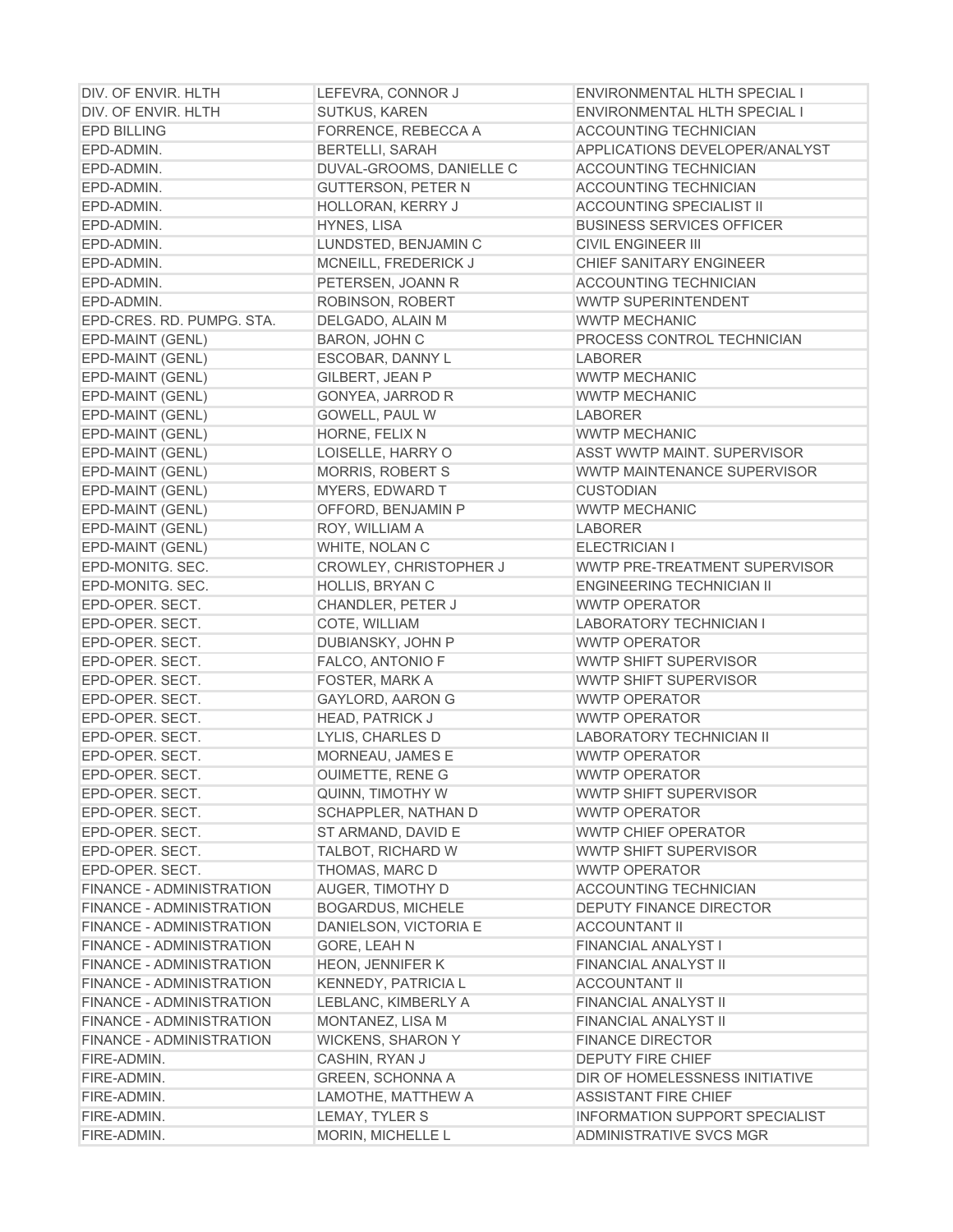| FIRE-ADMIN.       | PARENT, ANDRE R            | <b>FIRE CHIEF</b>                     |
|-------------------|----------------------------|---------------------------------------|
| FIRE-ADMIN.       | PAULHAMUS, MELISSA M       | <b>BUSINESS SERVICES OFFICER</b>      |
| FIRE-ADMIN.       | SCHWOTZER, CHERYL A        | <b>ADMINISTRATIVE ASSISTANT II</b>    |
| FIRE-COMMUN.      | <b>BELTZ, ROBERT K</b>     | ELECTRONIC SYS TECHNICIAN I           |
| FIRE-COMMUN.      | <b>BLUE, CHRISTOPHER G</b> | CITY COMMUNICATION SUPERINTEND        |
| FIRE-COMMUN.      | BOUDREAU, RYAN W           | EMERGENCY SVCS DISPATCHER-FIRE        |
| FIRE-COMMUN.      | CARTIER, MARCUS W          | <b>EMERGENCY SVCS DISPATCHER-FIRE</b> |
| FIRE-COMMUN.      | CRONIN, STEVEN J           | ELECTRONIC SYS TECHNICIAN I           |
| FIRE-COMMUN.      | FITZPATRICK, LYNN A        | <b>EMERGENCY SVCS DISPATCHER-FIRE</b> |
| FIRE-COMMUN.      | L'HEUREUX, MATTHEW D       | EMERGENCY SVCS DISPATCHER-FIRE        |
| FIRE-COMMUN.      | <b>NESBITT, PATRICK J</b>  | <b>EMERGENCY SVCS DISPATCHER-FIRE</b> |
| FIRE-COMMUN.      | PALMER, STEPHEN R          | ELECTRONIC SYS TECHNICIAN II          |
| FIRE-COMMUN.      | RIZZUTO, JULIAN R          | EMERGENCY SVCS DISPATCHER-FIRE        |
| FIRE-COMMUN.      | SILKMAN, SCOTT A           | EMERGENCY COMM SUPERVISOR-FIRE        |
| FIRE-COMMUN.      | <b>TALBOT, PHILIP R</b>    | EMERGENCY SVCS DISPATCHER-FIRE        |
| FIRE-COMMUN.      | VALLEE, DENISE L           | <b>ADMINISTRATIVE ASSISTANT II</b>    |
| FIRE-COMMUN.      | WALSH, GREGORY J           | EMERGENCY SVCS DISPATCHER-FIRE        |
| FIRE-COMMUN.      | WILLIAMS, JOHN C           | ELECTRONIC SYS TECHNICIAN I           |
| FIRE-EMERG. MGMT. | <b>GEOFFRION, MEGHAN M</b> | <b>EMERGENCY MGMT COORDINATOR</b>     |
| <b>FIRE-LINE</b>  | ABOSHAR, SCOTT A           | <b>FIREFIGHTER</b>                    |
| <b>FIRE-LINE</b>  | AMEEN, JONATHAN M          | <b>FIREFIGHTER</b>                    |
| <b>FIRE-LINE</b>  | <b>ARAMINI, TIMOTHY J</b>  | <b>FIREFIGHTER</b>                    |
| <b>FIRE-LINE</b>  | BAGLEY, JOSHUA A           | <b>FIREFIGHTER</b>                    |
| <b>FIRE-LINE</b>  | <b>BARKER, JONATHAN T</b>  | <b>FIREFIGHTER</b>                    |
| <b>FIRE-LINE</b>  | <b>BARTON, STEVEN J</b>    | <b>FIREFIGHTER</b>                    |
| <b>FIRE-LINE</b>  | <b>BATTEY, MICHAEL S</b>   | <b>FIREFIGHTER</b>                    |
| <b>FIRE-LINE</b>  | BEAUDET, ROBERT P          | FIRE BATTALION CHIEF                  |
| <b>FIRE-LINE</b>  | BEAUDIN, JOSEPH C          | <b>FIREFIGHTER</b>                    |
| <b>FIRE-LINE</b>  | <b>BENOIT, MICHAEL J</b>   | <b>FIREFIGHTER</b>                    |
| <b>FIRE-LINE</b>  | BERGHORN, BRIAN J          | <b>FIREFIGHTER</b>                    |
| <b>FIRE-LINE</b>  | <b>BIRON, ANDRE R</b>      | <b>FIREFIGHTER</b>                    |
| <b>FIRE-LINE</b>  | <b>BIRON, ROBERT P</b>     | <b>FIRE LIEUTENANT</b>                |
| <b>FIRE-LINE</b>  | BODNER, DARON D            | <b>FIREFIGHTER</b>                    |
| <b>FIRE-LINE</b>  | BOISSONNEAULT, DANIEL J    | <b>FIREFIGHTER</b>                    |
| <b>FIRE-LINE</b>  | <b>BOLDUC, GREGORY A</b>   | <b>FIRE LIEUTENANT</b>                |
| <b>FIRE-LINE</b>  | <b>BOLLHARDT, JOHN M</b>   | <b>FIREFIGHTER</b>                    |
| <b>FIRE-LINE</b>  | <b>BOUCHER, JOEY B</b>     | <b>FIREFIGHTER</b>                    |
| <b>FIRE-LINE</b>  | <b>BOUCHER, PAUL B</b>     | <b>FIREFIGHTER</b>                    |
| <b>FIRE-LINE</b>  | <b>BOUDREAU, PETER J</b>   | FIRE LIEUTENANT                       |
| <b>FIRE-LINE</b>  | <b>BRACKETT, ADAM R</b>    | <b>FIRE LIEUTENANT</b>                |
| <b>FIRE-LINE</b>  | <b>BRAGG, IAN S</b>        | <b>FIREFIGHTER</b>                    |
| <b>FIRE-LINE</b>  | <b>BRASSARD, PAUL R</b>    | FIRE LIEUTENANT                       |
| <b>FIRE-LINE</b>  | BRASSARD, SCOTT N          | FIRE LIEUTENANT                       |
| <b>FIRE-LINE</b>  | <b>BRENNAN, MORGAN M</b>   | <b>FIREFIGHTER</b>                    |
| <b>FIRE-LINE</b>  | <b>BRIGHTMAN, MARK A</b>   | <b>FIREFIGHTER</b>                    |
| <b>FIRE-LINE</b>  | <b>BULLOCK, ANTHONY S</b>  | <b>FIREFIGHTER</b>                    |
| <b>FIRE-LINE</b>  | <b>BURKUSH, THOMAS J</b>   | <b>FIRE LIEUTENANT</b>                |
| <b>FIRE-LINE</b>  | CARBONNEAU, CHRISTOPHER R  | <b>FIREFIGHTER</b>                    |
| <b>FIRE-LINE</b>  | CARTIER, CRAIG A           | <b>FIREFIGHTER</b>                    |
| <b>FIRE-LINE</b>  | CHARPENTIER, JOSHUA L      | <b>FIREFIGHTER</b>                    |
| <b>FIRE-LINE</b>  | CHASE, JUSTIN T            | <b>FIREFIGHTER</b>                    |
| <b>FIRE-LINE</b>  | CISLAK, MATHIEU J          | <b>FIREFIGHTER</b>                    |
| <b>FIRE-LINE</b>  | COLLINS, DENNIS D          | <b>FIREFIGHTER</b>                    |
| <b>FIRE-LINE</b>  | COMEAU, KARL P             | <b>FIREFIGHTER</b>                    |
| <b>FIRE-LINE</b>  | CONNELL, DANIEL A          | <b>FIREFIGHTER</b>                    |
| <b>FIRE-LINE</b>  | COTE, HANNA                | <b>FIREFIGHTER</b>                    |
|                   |                            |                                       |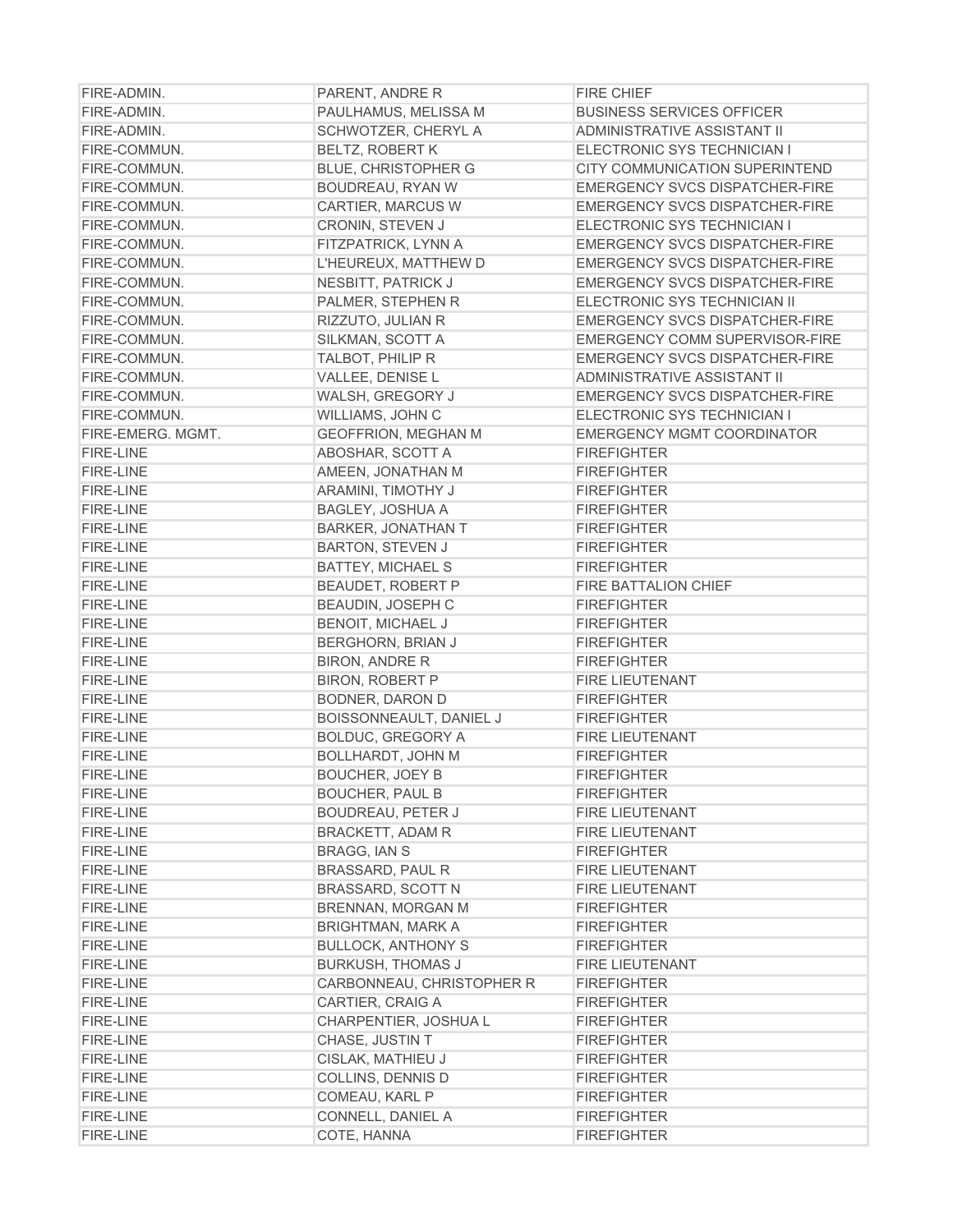| <b>FIRE-LINE</b>                     | COTE, JASON E                | <b>FIRE LIEUTENANT</b>                        |
|--------------------------------------|------------------------------|-----------------------------------------------|
| <b>FIRE-LINE</b>                     | COTE, MATHEW S               | <b>FIREFIGHTER</b>                            |
| <b>FIRE-LINE</b>                     | COTE, PAUL A                 | <b>FIRE LIEUTENANT</b>                        |
| <b>FIRE-LINE</b>                     | COULTER, JASON W             | <b>FIREFIGHTER</b>                            |
| <b>FIRE-LINE</b>                     | DEFINA, THOMAS V             | <b>FIRE LIEUTENANT</b>                        |
| <b>FIRE-LINE</b>                     | DELAHANTY, BRIAN N           | <b>FIREFIGHTER</b>                            |
| <b>FIRE-LINE</b>                     | DELEAULT, ANDREW J           | <b>FIREFIGHTER</b>                            |
| <b>FIRE-LINE</b>                     | DELEAULT, MATTHEW A          | FIRE LIEUTENANT                               |
| <b>FIRE-LINE</b>                     | DENHOLM, KURT A              | <b>FIREFIGHTER</b>                            |
| <b>FIRE-LINE</b>                     | DESCHENES, WALKER J          | <b>FIREFIGHTER</b>                            |
| <b>FIRE-LINE</b>                     | DESRUISSEAUX, STEVEN R       | <b>FIRE CAPTAIN</b>                           |
| <b>FIRE-LINE</b>                     | DOUCET, MARK R               | <b>FIREFIGHTER</b>                            |
| <b>FIRE-LINE</b>                     | DOWNS, KATELYN E             | <b>FIREFIGHTER</b>                            |
| <b>FIRE-LINE</b>                     | DRISCOLL, JEREMY J           | <b>FIREFIGHTER</b>                            |
| <b>FIRE-LINE</b>                     | DUBOIS, EASTON M             | <b>FIREFIGHTER</b>                            |
| <b>FIRE-LINE</b>                     | ELLISON, CHRISTOPHER E       | <b>FIRE LIEUTENANT</b>                        |
| <b>FIRE-LINE</b>                     | <b>FAUCHER, THOMAS A</b>     | <b>FIREFIGHTER</b>                            |
| <b>FIRE-LINE</b>                     | FERRY, CRAIG C               | <b>FIRE LIEUTENANT</b>                        |
| <b>FIRE-LINE</b>                     | FITTON, CURT J               | <b>FIREFIGHTER</b>                            |
| <b>FIRE-LINE</b>                     | FITZGERALD, RYAN             | <b>FIREFIGHTER</b>                            |
| <b>FIRE-LINE</b>                     | FITZPATRICK, RICHARD M       | <b>FIRE LIEUTENANT</b>                        |
| <b>FIRE-LINE</b>                     | <b>FLANAGAN, SEAN M</b>      | <b>FIREFIGHTER</b>                            |
| <b>FIRE-LINE</b>                     | FLUREY, DAVID P              | <b>FIRE BATTALION CHIEF</b>                   |
| <b>FIRE-LINE</b>                     | FOLEY, JOHN F                | <b>FIREFIGHTER</b>                            |
| <b>FIRE-LINE</b>                     | FOSHER, JONATHAN T           | <b>FIRE CAPTAIN</b>                           |
| <b>FIRE-LINE</b>                     | FOSHER, JONATHAN T           | <b>FIREFIGHTER</b>                            |
| <b>FIRE-LINE</b>                     | FRANGGOS, DANNY P            | <b>FIREFIGHTER</b>                            |
| <b>FIRE-LINE</b>                     | FRANGGOS, PETER L            | <b>FIRE CAPTAIN</b>                           |
| <b>FIRE-LINE</b>                     | FRENCH, BRETT W              | <b>FIRE LIEUTENANT</b>                        |
| <b>FIRE-LINE</b>                     | GAMACHE, CHAD M              | <b>FIRE LIEUTENANT</b>                        |
| <b>FIRE-LINE</b>                     | <b>GARON, MICHAEL T</b>      | <b>FIRE LIEUTENANT</b>                        |
| <b>FIRE-LINE</b>                     | <b>GAUDETTE, LEE R</b>       | <b>FIREFIGHTER</b>                            |
| <b>FIRE-LINE</b>                     | <b>GAUDETTE, TYLER A</b>     | <b>FIREFIGHTER</b>                            |
| <b>FIRE-LINE</b>                     | GELINAS, GREGG A             | <b>FIREFIGHTER</b>                            |
| <b>FIRE-LINE</b>                     | <b>GELINAS, KEITH A</b>      | <b>FIRE LIEUTENANT</b>                        |
| <b>FIRE-LINE</b>                     | <b>GENTHNER, NICHOLAS H</b>  | <b>FIREFIGHTER</b>                            |
| <b>FIRE-LINE</b>                     | <b>GLICKMAN, RONALD S</b>    | <b>FIREFIGHTER</b>                            |
| <b>FIRE-LINE</b>                     | <b>GOLDRICK, JONATHAN S</b>  | <b>FIREFIGHTER</b>                            |
| <b>FIRE-LINE</b>                     | <b>GOUPIL, GREGORY S</b>     | <b>FIREFIGHTER</b>                            |
| <b>FIRE-LINE</b>                     | GOUPIL, STEVEN A             | <b>FIREFIGHTER</b>                            |
| <b>FIRE-LINE</b>                     | <b>GRACE, JUSTIN P</b>       | <b>FIREFIGHTER</b>                            |
| <b>FIRE-LINE</b>                     | <b>GROVER, CHRISTOPHER D</b> | FIRE LIEUTENANT                               |
| <b>FIRE-LINE</b>                     | <b>GUAY, JOSHUA B</b>        | <b>FIRE CAPTAIN</b>                           |
| <b>FIRE-LINE</b>                     | <b>HAMILTON, KEITH S</b>     | <b>FIREFIGHTER</b>                            |
| <b>FIRE-LINE</b>                     | HARRY, JONATHAN J            | <b>FIREFIGHTER</b>                            |
| <b>FIRE-LINE</b>                     | <b>HEALY, KEVIN W</b>        | <b>FIREFIGHTER</b>                            |
| <b>FIRE-LINE</b>                     | <b>HEIMAN, JASON M</b>       | <b>FIREFIGHTER</b>                            |
| <b>FIRE-LINE</b>                     | HIGGINS, MARK E              |                                               |
| FIRE-LINE                            | HILL, COREY N                | <b>FIREFIGHTER</b><br><b>FIREFIGHTER</b>      |
| <b>FIRE-LINE</b>                     | HOLDREDGE, JONATHAN          | <b>FIREFIGHTER</b>                            |
|                                      | HOLDREDGE, KEVIN M           |                                               |
| <b>FIRE-LINE</b><br><b>FIRE-LINE</b> | <b>HOOD, BRADFORD J</b>      | <b>FIRE LIEUTENANT</b><br><b>FIRE CAPTAIN</b> |
| <b>FIRE-LINE</b>                     |                              | <b>FIRE CAPTAIN</b>                           |
| <b>FIRE-LINE</b>                     | <b>IVERSON, ADAM T</b>       |                                               |
|                                      | JALBERT, ZACHARY W           | <b>FIREFIGHTER</b>                            |
| <b>FIRE-LINE</b>                     | JAY, DAVID A                 | <b>FIRE CAPTAIN</b>                           |
| <b>FIRE-LINE</b>                     | JOHNSON, TIMOTHY S           | <b>FIREFIGHTER</b>                            |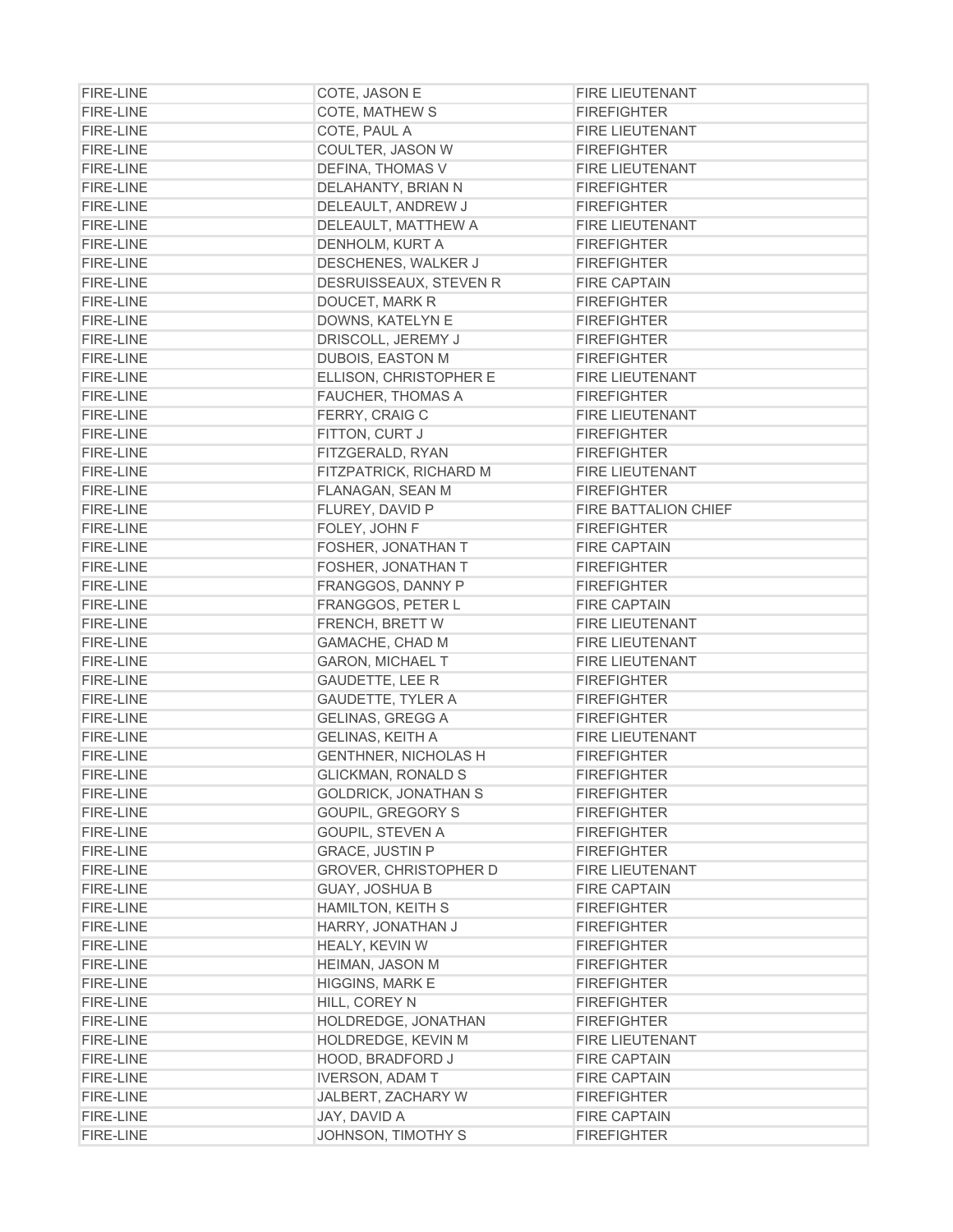| <b>FIRE-LINE</b>                     | JOY, COREY P                                   | <b>FIREFIGHTER</b>     |
|--------------------------------------|------------------------------------------------|------------------------|
| <b>FIRE-LINE</b>                     | KELLER, JOSEPH P                               | <b>FIRE LIEUTENANT</b> |
| <b>FIRE-LINE</b>                     | <b>KELLIHER, PATRICK L</b>                     | <b>FIREFIGHTER</b>     |
| <b>FIRE-LINE</b>                     | <b>KELLY, JAMES D</b>                          | <b>FIRE CAPTAIN</b>    |
| <b>FIRE-LINE</b>                     | KING, PAUL A                                   | <b>FIREFIGHTER</b>     |
| <b>FIRE-LINE</b>                     | KNIGHT, KEITH A                                | <b>FIRE LIEUTENANT</b> |
| FIRE-LINE                            | KNIGHT, KEVIN J                                | <b>FIRE LIEUTENANT</b> |
| <b>FIRE-LINE</b>                     | KOSLOWSKY, JAY J                               | <b>FIREFIGHTER</b>     |
| <b>FIRE-LINE</b>                     | LABERGE, DANIEL R                              | <b>FIRE LIEUTENANT</b> |
| <b>FIRE-LINE</b>                     | LANG, DAVID M                                  | <b>FIRE LIEUTENANT</b> |
| <b>FIRE-LINE</b>                     | LANGLEY, JAMES E                               | <b>FIREFIGHTER</b>     |
| <b>FIRE-LINE</b>                     | LANGLOIS, ADAM J                               | <b>FIREFIGHTER</b>     |
| <b>FIRE-LINE</b>                     | LAWRENCE, PETER M                              | <b>FIREFIGHTER</b>     |
| <b>FIRE-LINE</b>                     | LEAFE, MICHAEL R                               | <b>FIREFIGHTER</b>     |
| <b>FIRE-LINE</b>                     | LEITE, ROBERT M                                | <b>FIREFIGHTER</b>     |
| <b>FIRE-LINE</b>                     | LEMAY, BRIAN K                                 | <b>FIRE LIEUTENANT</b> |
| <b>FIRE-LINE</b>                     | LEVASSEUR, DENIS R                             | <b>FIREFIGHTER</b>     |
| <b>FIRE-LINE</b>                     | LOPEZ, JONATHAN M                              | <b>FIREFIGHTER</b>     |
| <b>FIRE-LINE</b>                     | LUCCISANO, JOSEPH P                            | <b>FIREFIGHTER</b>     |
| <b>FIRE-LINE</b>                     | LUDWIG, KARL E                                 | <b>FIREFIGHTER</b>     |
| <b>FIRE-LINE</b>                     | LUDWIG, KURT G                                 | <b>FIREFIGHTER</b>     |
| <b>FIRE-LINE</b>                     | MAKRIS, NICHOLAS D                             | <b>FIREFIGHTER</b>     |
| <b>FIRE-LINE</b>                     | MARTIN, DEVIN D                                | <b>FIREFIGHTER</b>     |
| <b>FIRE-LINE</b>                     | MATTHEWS, JEFFREY R                            | <b>FIREFIGHTER</b>     |
| <b>FIRE-LINE</b>                     | MAYLONE, ROBERT J                              | <b>FIREFIGHTER</b>     |
| <b>FIRE-LINE</b>                     | MCCAFFERTY, JOSEPH M                           | <b>FIREFIGHTER</b>     |
| <b>FIRE-LINE</b>                     | MCCULLOCH, NIKOLOS                             | <b>FIRE LIEUTENANT</b> |
| <b>FIRE-LINE</b>                     | MCGAFFIGAN, MICHAEL J                          | <b>FIRE LIEUTENANT</b> |
| <b>FIRE-LINE</b>                     | MCKECHNIE, ROBERT J                            | <b>FIREFIGHTER</b>     |
| <b>FIRE-LINE</b>                     | MCLAUGHLIN, RICHARD E                          | <b>FIRE LIEUTENANT</b> |
| <b>FIRE-LINE</b>                     | MEEHAN, MICHAEL W                              | <b>FIRE LIEUTENANT</b> |
| <b>FIRE-LINE</b>                     | MICHAEL, JOSEPH A                              | <b>FIRE LIEUTENANT</b> |
| <b>FIRE-LINE</b>                     | MILLIARD, CARL J                               | <b>FIREFIGHTER</b>     |
| <b>FIRE-LINE</b>                     | MILLS, DAVID M                                 | <b>FIREFIGHTER</b>     |
| <b>FIRE-LINE</b>                     | MONNELLY, ANDREW A                             | <b>FIRE LIEUTENANT</b> |
|                                      | MONROE, JOEL B                                 | <b>FIREFIGHTER</b>     |
| <b>FIRE-LINE</b><br><b>FIRE-LINE</b> |                                                | <b>FIREFIGHTER</b>     |
|                                      | MONROE, TODD M                                 |                        |
| <b>FIRE-LINE</b>                     | MORGRAGE, TIMOTHY A<br><b>MORIN, CHARLES C</b> | <b>FIREFIGHTER</b>     |
| <b>FIRE-LINE</b>                     |                                                | <b>FIREFIGHTER</b>     |
| <b>FIRE-LINE</b>                     | NELSON, KENNETH A                              | <b>FIRE CAPTAIN</b>    |
| <b>FIRE-LINE</b>                     | NEWBERY, ADAM J                                | <b>FIREFIGHTER</b>     |
| <b>FIRE-LINE</b>                     | O'HAGAN, CORY E                                | <b>FIREFIGHTER</b>     |
| <b>FIRE-LINE</b>                     | <b>OSBURN, MATTHEW K</b>                       | <b>FIREFIGHTER</b>     |
| <b>FIRE-LINE</b>                     | OUELLETTE, JEFFREY T                           | <b>FIREFIGHTER</b>     |
| <b>FIRE-LINE</b>                     | OUELLETTE, RYAN L                              | <b>FIREFIGHTER</b>     |
| <b>FIRE-LINE</b>                     | PAQUETTE, BRIAN E                              | <b>FIRE LIEUTENANT</b> |
| <b>FIRE-LINE</b>                     | PARISEAU, GARY T                               | <b>FIRE LIEUTENANT</b> |
| <b>FIRE-LINE</b>                     | PASKALIS, AARON A                              | <b>FIREFIGHTER</b>     |
| <b>FIRE-LINE</b>                     | PEARSON, STEPHEN C                             | <b>FIRE LIEUTENANT</b> |
| <b>FIRE-LINE</b>                     | PELLERIN, JARED M                              | <b>FIREFIGHTER</b>     |
| <b>FIRE-LINE</b>                     | PELLETIER, RICHARD H                           | <b>FIREFIGHTER</b>     |
| <b>FIRE-LINE</b>                     | PERKOWSKI, GARY E                              | <b>FIREFIGHTER</b>     |
| <b>FIRE-LINE</b>                     | PHILBERT, ADAM D                               | <b>FIRE LIEUTENANT</b> |
| <b>FIRE-LINE</b>                     | PHILIBOTTE, STEVEN T                           | <b>FIREFIGHTER</b>     |
| <b>FIRE-LINE</b>                     | PIERSON JR, CHARLES F                          | <b>FIRE CAPTAIN</b>    |
| <b>FIRE-LINE</b>                     | PINARD, BRIAN K                                | <b>FIREFIGHTER</b>     |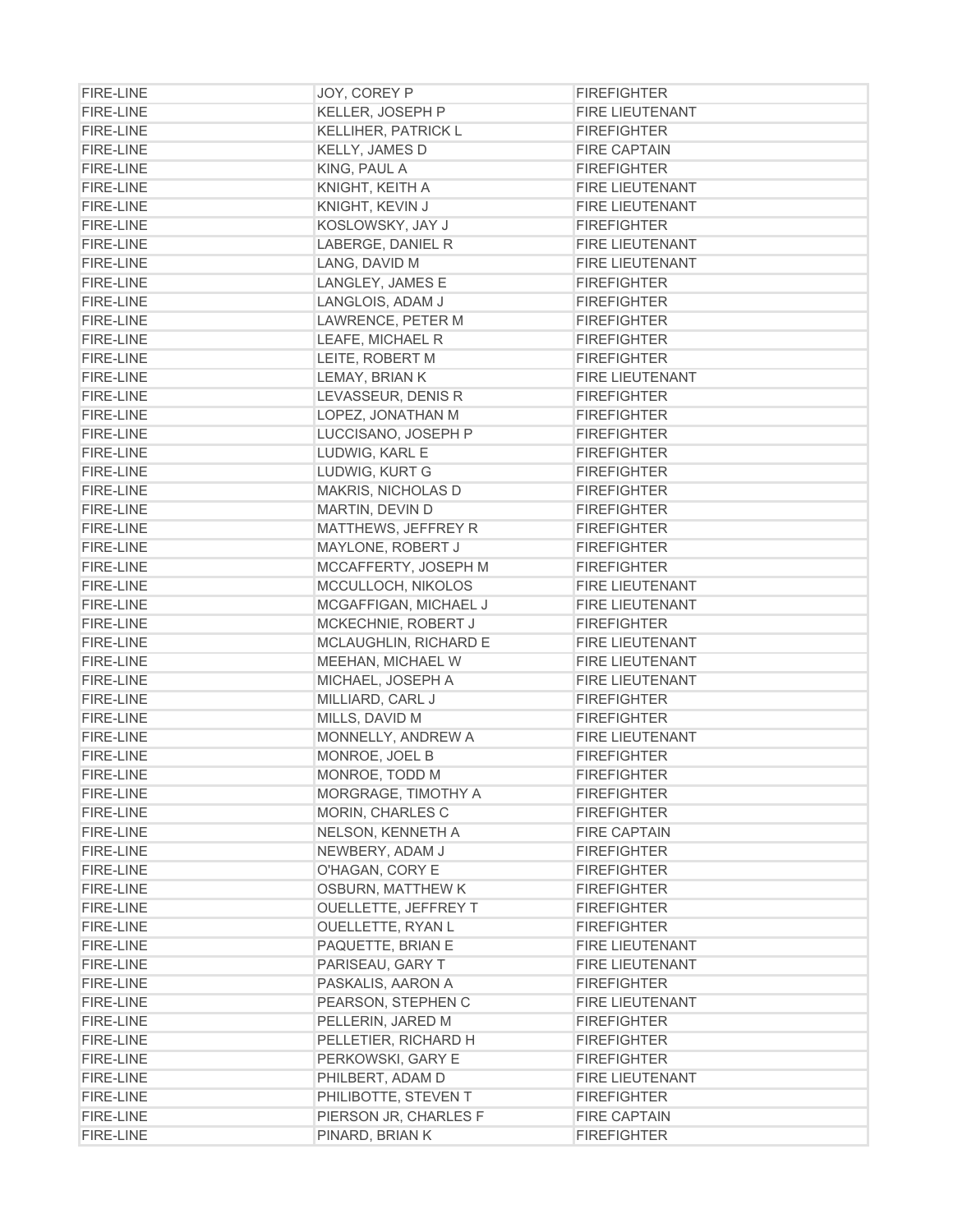| <b>FIRE-LINE</b> | PINARD, DENIS R                        | <b>FIRE LIEUTENANT</b>                                        |
|------------------|----------------------------------------|---------------------------------------------------------------|
| <b>FIRE-LINE</b> | PINARD, JUSTIN D                       | <b>FIREFIGHTER</b>                                            |
| <b>FIRE-LINE</b> | PINGREE, BRENNEN A                     | <b>FIREFIGHTER</b>                                            |
| <b>FIRE-LINE</b> | PLANTIER, ROBERT A                     | <b>FIRE CAPTAIN</b>                                           |
| <b>FIRE-LINE</b> | POLTAK, TYLER P                        | <b>FIREFIGHTER</b>                                            |
| <b>FIRE-LINE</b> | POULIN, NICHOLAS A                     | FIRE LIEUTENANT                                               |
| <b>FIRE-LINE</b> | PRINCIPE, THOMAS J                     | FIRE LIEUTENANT                                               |
| <b>FIRE-LINE</b> | PROULX, KENNETH D                      | <b>FIRE BATTALION CHIEF</b>                                   |
| <b>FIRE-LINE</b> | PROVENCHER, JAMES R                    | <b>FIREFIGHTER</b>                                            |
| <b>FIRE-LINE</b> | PROVOST, L CHRISTIAN                   | <b>FIREFIGHTER</b>                                            |
| <b>FIRE-LINE</b> | QUICK, DAVID J                         | <b>FIRE LIEUTENANT</b>                                        |
| <b>FIRE-LINE</b> | RACINE, RICHARD J                      | <b>FIREFIGHTER</b>                                            |
| <b>FIRE-LINE</b> | RHEAULT, MICHAEL J                     | <b>FIRE CAPTAIN</b>                                           |
| <b>FIRE-LINE</b> | ROBERT, JOSEPH V                       | <b>FIREFIGHTER</b>                                            |
| <b>FIRE-LINE</b> | ROBERTS, DANIEL L                      | <b>FIREFIGHTER</b>                                            |
| <b>FIRE-LINE</b> | ROBICHAUD, CRAIG S                     | <b>FIREFIGHTER</b>                                            |
| <b>FIRE-LINE</b> | ROBIDOUX, DAVID R                      | <b>FIRE LIEUTENANT</b>                                        |
| <b>FIRE-LINE</b> | ROBINSON, GABRIEL J                    | <b>FIREFIGHTER</b>                                            |
| <b>FIRE-LINE</b> | ROULEAU, JASON P                       | <b>FIREFIGHTER</b>                                            |
| <b>FIRE-LINE</b> | RUSSO, JOHN R                          | <b>FIREFIGHTER</b>                                            |
| <b>FIRE-LINE</b> | RUSSO, JOSEPH J                        | <b>FIRE LIEUTENANT</b>                                        |
| <b>FIRE-LINE</b> | SENECAL, MATTHEW C                     | <b>FIREFIGHTER</b>                                            |
| <b>FIRE-LINE</b> | SHEA, MATTHEW J                        | <b>FIREFIGHTER</b>                                            |
| <b>FIRE-LINE</b> | SIMMONS, RYAN G                        | <b>FIRE LIEUTENANT</b>                                        |
| <b>FIRE-LINE</b> | SINOTTE, DAVID M                       | <b>FIREFIGHTER</b>                                            |
| <b>FIRE-LINE</b> | SKORA, ERIC J                          | <b>FIRE LIEUTENANT</b>                                        |
| <b>FIRE-LINE</b> | SOUCY, ISAIAH C                        | <b>FIREFIGHTER</b>                                            |
| <b>FIRE-LINE</b> | STARR, HAYDEN C                        | <b>FIREFIGHTER</b>                                            |
| <b>FIRE-LINE</b> | STARR, JONATHAN R                      | <b>FIRE DISTRICT CHIEF</b>                                    |
| <b>FIRE-LINE</b> | STEMSKA, ROBERT C                      | <b>FIRE LIEUTENANT</b>                                        |
| <b>FIRE-LINE</b> | STRATTON, TYLER J                      | <b>FIREFIGHTER</b>                                            |
| <b>FIRE-LINE</b> | SULLIVAN, EDWARD D                     | <b>FIREFIGHTER</b>                                            |
| <b>FIRE-LINE</b> | SWANSON, MICHAEL W                     | <b>FIRE LIEUTENANT</b>                                        |
| <b>FIRE-LINE</b> | SWIRKO, TIMOTHY M                      | <b>FIREFIGHTER</b>                                            |
| <b>FIRE-LINE</b> | TERRERO, JIM I                         | <b>FIREFIGHTER</b>                                            |
| <b>FIRE-LINE</b> | THOMPSON, CRAIG S                      | <b>FIREFIGHTER</b>                                            |
| <b>FIRE-LINE</b> | TOWER, KERRY A                         | <b>FIREFIGHTER</b>                                            |
| <b>FIRE-LINE</b> | TWARJAN, SAM M                         | <b>FIREFIGHTER</b>                                            |
| <b>FIRE-LINE</b> | VAILLANCOURT, LUKE H                   | <b>FIREFIGHTER</b>                                            |
| <b>FIRE-LINE</b> | VEILLEUX, LEO A                        | <b>FIRE LIEUTENANT</b>                                        |
| <b>FIRE-LINE</b> | <b>WESCOTT, SEAN J</b>                 | <b>FIREFIGHTER</b>                                            |
| <b>FIRE-LINE</b> | WILKINSON, JEFF T                      | <b>FIRE LIEUTENANT</b>                                        |
| <b>FIRE-LINE</b> | WILLIAMS, KEGAN M                      | <b>FIREFIGHTER</b>                                            |
| <b>FIRE-LINE</b> | WONG, KENNY T                          | <b>FIREFIGHTER</b>                                            |
| <b>FIRE-LINE</b> | ZOGOPOULOS, BRANDON M                  | <b>FIREFIGHTER</b>                                            |
| FIRE-MECH, DIV.  |                                        |                                                               |
| FIRE-MECH. DIV.  | <b>FOSTER, KEITH A</b><br>LACEY, JAY J | EQUIPMENT MAINTEN SUP II-FIRE<br>EQUIPMENT MECHANIC II - FIRE |
| FIRE-PREVEN.     | <b>BAUTISTA, CYNTHIA L</b>             | <b>INVESTIGATION &amp; COMPL SPEC-LT</b>                      |
| FIRE-PREVEN.     | DOUCETTE, PAULA                        | ADMINISTRATIVE ASSISTANT II                                   |
| FIRE-PREVEN.     |                                        | <b>FIRE PREVENTION INSPECTOR I</b>                            |
| FIRE-PREVEN.     | DUCHARME, GARY T                       | <b>FIRE MARSHAL</b>                                           |
| FIRE-PREVEN.     | LENNON, PETER J<br>REESE, JOHN R       | FIRE PREVENTION INSPECTOR II                                  |
| <b>FIRE-TRNG</b> |                                        | <b>FIRE TRAINING OFFICER</b>                                  |
| <b>FIRE-TRNG</b> | FIELD, ROBERT H                        | <b>EMS TRAINING OFFICER</b>                                   |
| <b>FORESTRY</b>  | <b>HICKEY, CHRISTOPHER T</b>           | <b>URBAN FORESTER</b>                                         |
| <b>FORESTRY</b>  | KOETSIER, KELLY J<br>QUINTAL, JAMI M   | <b>ARBORIST</b>                                               |
|                  |                                        |                                                               |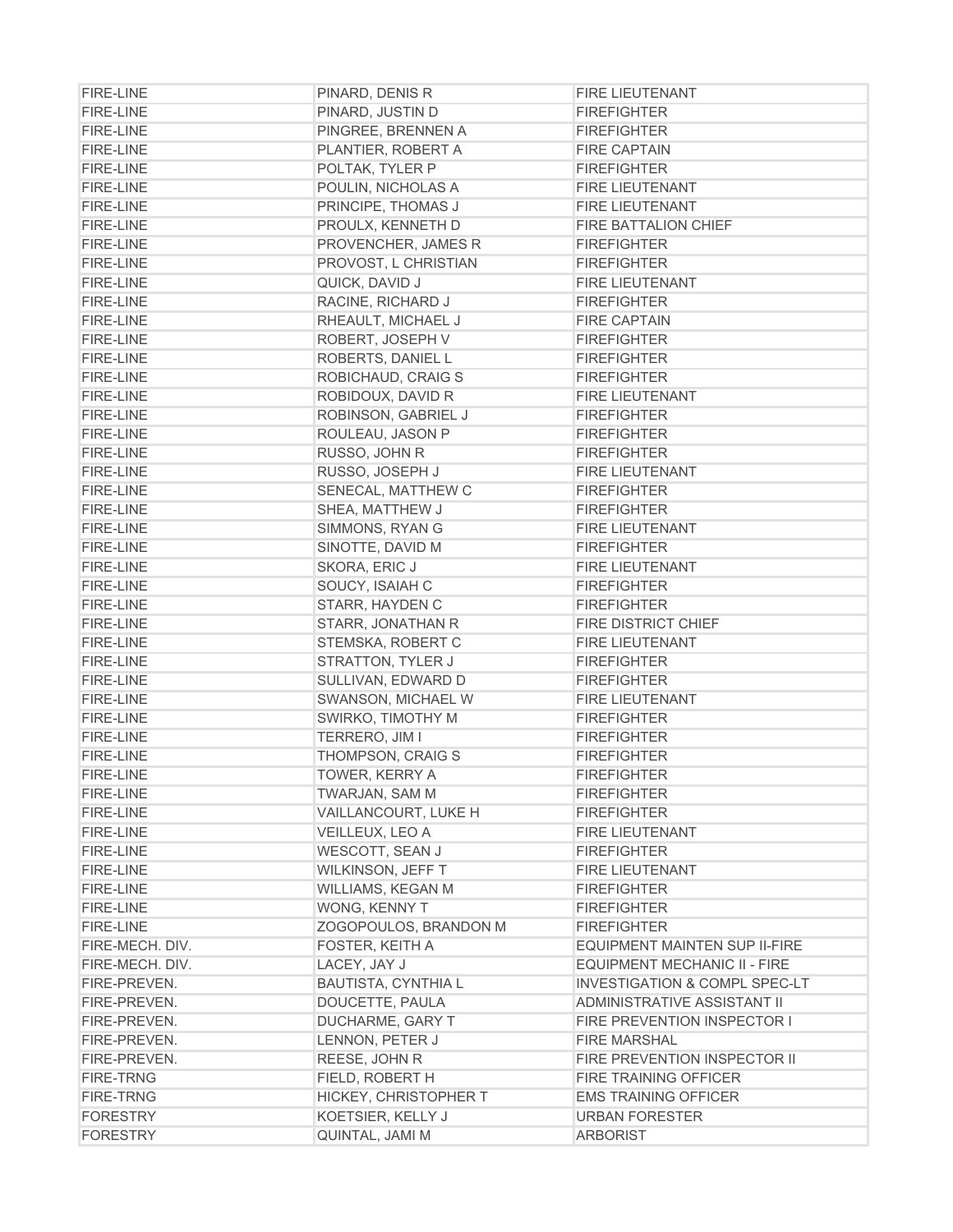| <b>GEN REC.</b>      | <b>BUKOWSKI, ERIK J</b>     | <b>RECREATION SUPERVISOR</b>         |
|----------------------|-----------------------------|--------------------------------------|
| <b>GOLF CRSE</b>     | <b>HUGHES, MICHAEL A</b>    | EQUIPMENT MECHANIC I (GOLFCRS)       |
| <b>GOLF CRSE</b>     | KELLIHER, JEREMY M          | <b>GOLF COURSE MAINTENANCE WKR</b>   |
| <b>GOLF CRSE</b>     | RADER, JEFFREY G            | <b>GOLF COURSE SUPERINTENDENT</b>    |
| HEALTH-ADMIN.        | ADEWUMI, VICTORIA O         | PUBLIC HEALTH SPECIALIST I           |
| HEALTH-ADMIN.        | AJAO, GABRIEL A             | COMMUNITY HEALTH WRKR LT             |
| HEALTH-ADMIN.        | ALEXAKOS, PHILIP J          | PUBLIC HEALTH ADMINISTRATOR          |
| HEALTH-ADMIN.        | <b>BERG, KATHLEEN Q</b>     | <b>COMMUNITY HEALTH NURSE</b>        |
| HEALTH-ADMIN.        | <b>BLIGH, AMY C</b>         | PUBLIC HEALTH SPECIALIST II          |
| HEALTH-ADMIN.        | <b>BUSCEMI, KAYLEEN</b>     | PUBLIC HEALTH SPECIALIST II          |
| HEALTH-ADMIN.        | CASTILLO-DIAZ, WANDA I      | COMMUNITY HEALTH WRKR LT             |
| HEALTH-ADMIN.        | DESRUISSEAUX, RYAN R        | PUBLIC HEALTH SPEC I - LT            |
| HEALTH-ADMIN.        | <b>HOEBEKE, JAIME L</b>     | PUBLIC HEALTH ADMINISTRATOR          |
| HEALTH-ADMIN.        | IASILLO, ANDREA             | CER PUBL HLTH DENTAL HYGIENIST       |
| HEALTH-ADMIN.        | KANDEL, NIRA                | COMMUNITY HEALTH WRKR LT             |
| HEALTH-ADMIN.        | KHADKA, BISHNU M            | COMMUNITY HEALTH WRKR LT             |
| HEALTH-ADMIN.        | LEGER PIMENTEL, LUISA M     | COMMUNITY HEALTH WRKR LT             |
| HEALTH-ADMIN.        | MARTINEZ, RICHARD W         | HEALTH DEPT INFO TECH SUPPORT        |
| HEALTH-ADMIN.        | MEJIA FERNANDEZ, BERTHA L   | COMMUNITY HEALTH WRKR LT             |
| HEALTH-ADMIN.        | MORRIS, SARAH G             | PUBLIC HEALTH SPEC II - LT           |
| <b>HEALTH-ADMIN.</b> | NOLAN, RACHEL               | ADMINISTRATIVE SVCS MGR              |
| HEALTH-ADMIN.        | NTIOTIA, NICHA K            | COMMUNITY HEALTH WRKR LT             |
| HEALTH-ADMIN.        | SAIDYBAH, BIRAM             | PUBLIC HEALTH SPEC II - LT           |
| HEALTH-ADMIN.        | SIMONEAU, NICOLE L          | ADMINISTRATIVE ASSISTANT II          |
| HEALTH-ADMIN.        | STEVENS, ZYNTHIA D          | PUBLIC HEALTH SPEC I - LT            |
| HEALTH-ADMIN.        | THOMAS, ANNA-MARIE J        | PUBLIC HEALTH DIRECTOR               |
| HEALTH-ADMIN.        | UMURATWA, MARIE C           | COMMUNITY HEALTH WRKR LT             |
| HEALTH-ADMIN.        | UWINEZA, ROSINE             | COMMUNITY HEALTH WRKR LT             |
| HEALTH-ADMIN.        | WALDER, GABRIELA M          | <b>BUSINESS SERVICES OFFICER</b>     |
| <b>HR DEPARTMENT</b> | <b>BIBEAU, KRISTEN M</b>    | ADMINISTRATIVE ASSISTANT II          |
| <b>HR DEPARTMENT</b> | CHAVEZ, LILYVETTE           | <b>COMPENSATION MANAGER</b>          |
| <b>HR DEPARTMENT</b> | DION, CHRISTINE W           | <b>COMPENSATION SPECIALIST</b>       |
| <b>HR DEPARTMENT</b> | <b>FERGUSON, KATHLEEN</b>   | <b>HUMAN RESOURCES DIRECTOR</b>      |
| <b>HR DEPARTMENT</b> | FLANAGAN, CYNTHIA A         | <b>ADMINISTRATIVE SVCS MGR II</b>    |
| <b>HR DEPARTMENT</b> | <b>GENDRON, HEATHER M</b>   | ADMINISTRATIVE ASSISTANT I           |
| <b>HR DEPARTMENT</b> | HARRINGTON, MICHELLE A      | <b>BENEFITS MANAGER</b>              |
| <b>HR DEPARTMENT</b> | KINCAID, KEVIN M            | <b>SECURITY MANAGER</b>              |
| <b>HR DEPARTMENT</b> | MULROONEY, EILEEN J         | PAYROLL COORDINATOR                  |
| <b>HR DEPARTMENT</b> | POULIN, KAREN M             | HUMAN RESOURCES ANALYST              |
| HWY-ADMIN.           | <b>BOISVERT, JESSE J</b>    | <b>FINANCIAL ANALYST I</b>           |
| HWY-ADMIN.           | <b>BOUDREAU, TRACY</b>      | ADMINISTRATIVE ASSISTANT II          |
| HWY-ADMIN.           | CLOUGHERTY, TIMOTHY J       | <b>DEPUTY PUBLIC WORKS DIRECTOR</b>  |
| HWY-ADMIN.           | DEGAN, NADINE Z             | <b>ACCOUNTANT I</b>                  |
| HWY-ADMIN.           | JAGDEEN-DARLING, JENNIFER J | <b>CUSTOMER SERVICE REP I</b>        |
| HWY-ADMIN.           | LUCAS, TIFFANY A            | <b>BUSINESS SERVICES OFFICER</b>     |
| HWY-ADMIN.           | MCKENNEY, TINA              | <b>CUSTOMER SERVICE REP II</b>       |
| HWY-ADMIN.           | MOORE, ANN-MARIE C          | <b>ADMINISTRATIVE SPECIALIST</b>     |
| HWY-ADMIN.           | NEWTON, CHAZ J              | SOLID WASTE & ENVR PROGRAM MGR       |
| HWY-ADMIN.           | QUINTILIANI, TRACY A        | TIMEKEEPER                           |
| HWY-ADMIN.           | SALOMONE-ABOOD, MELINDA A   | <b>FINANCIAL ANALYST I</b>           |
| HWY-ADMIN.           | SHEPPARD, KEVIN A           | PUBLIC WORKS DIRECTOR                |
| HWY-ADMIN.           | SILVA, SUSAN W              | APPLICATIONS DEVELOPER/ANALYST       |
| HWY-ADMIN.           | STAMP, VICTORIA L           | <b>ACCOUNTING TECHNICIAN</b>         |
| HWY-ADMIN.           | STARRY, SARAH A             | <b>ACCOUNTING SPECIALIST II</b>      |
| HWY-ADMIN.           | YENDER, DANIEL R            | <b>SAFETY &amp; TRAINING OFFICER</b> |
| <b>HWY-CNSTRCTN</b>  | BARDELCIK, JOHN J           | EQUIPMENT OPERATOR III               |
|                      |                             |                                      |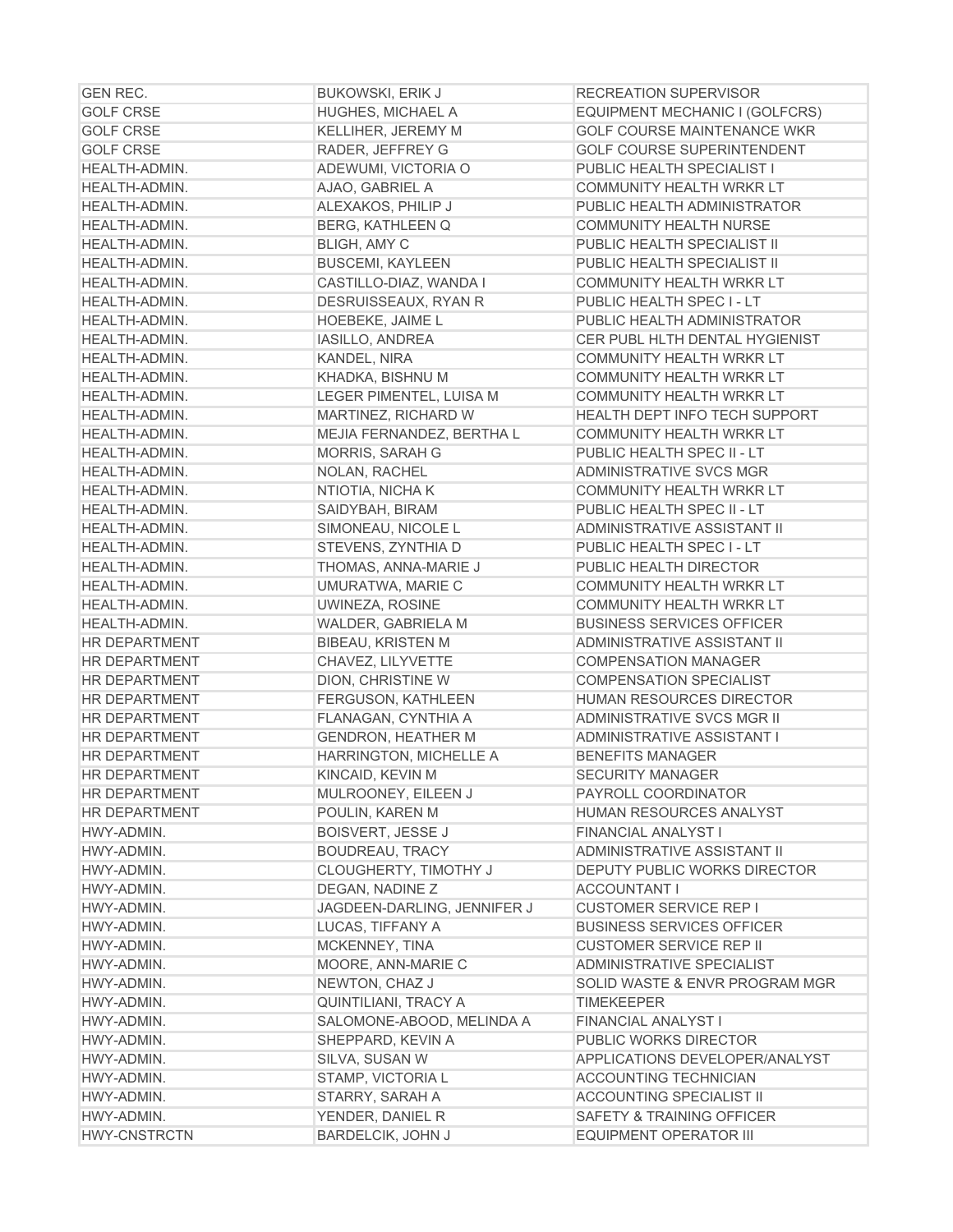| <b>HWY-CNSTRCTN</b> | <b>BELANGER, CHRISTOPHER R</b> | <b>EQUIPMENT OPERATOR IV</b>            |
|---------------------|--------------------------------|-----------------------------------------|
| <b>HWY-CNSTRCTN</b> | <b>BOND, GREGORY R</b>         | <b>DISPATCHER</b>                       |
| <b>HWY-CNSTRCTN</b> | <b>BURNS ROY, BRANDON R</b>    | <b>EQUIPMENT OPERATOR III</b>           |
| <b>HWY-CNSTRCTN</b> | CHAMPAGNE, JOHN M              | <b>EQUIPMENT OPERATOR II</b>            |
| <b>HWY-CNSTRCTN</b> | CLANCY, JOHN C                 | <b>HIGHWAY FIELD SUPERVISOR</b>         |
| <b>HWY-CNSTRCTN</b> | CLARK, ERIC M                  | <b>EQUIPMENT OPERATOR III</b>           |
| <b>HWY-CNSTRCTN</b> | COUTURE, ROLAND R              | <b>EQUIPMENT OPERATOR II</b>            |
| <b>HWY-CNSTRCTN</b> | CRONIN, JOSEPH T               | <b>EQUIPMENT OPERATOR II</b>            |
| <b>HWY-CNSTRCTN</b> | CROSS, DAVID A                 | <b>EQUIPMENT OPERATOR II</b>            |
| <b>HWY-CNSTRCTN</b> | DANIELS, LOUIS S               | <b>LABORER</b>                          |
| <b>HWY-CNSTRCTN</b> | DIONNE, SHAWN                  | <b>DISPATCHER</b>                       |
| <b>HWY-CNSTRCTN</b> | DOUIDI, ALLEN R                | <b>DISPATCHER</b>                       |
| <b>HWY-CNSTRCTN</b> | DOYON, PHILLIP A               | <b>EQUIPMENT OPERATOR IV</b>            |
| <b>HWY-CNSTRCTN</b> | <b>GOSSELIN, BRUCE R</b>       | STREET SUPERINTENDENT                   |
| <b>HWY-CNSTRCTN</b> | <b>GREGOIRE, CARL B</b>        | <b>EQUIPMENT OPERATOR II</b>            |
| <b>HWY-CNSTRCTN</b> | HERNANDEZ, JUAN A              | <b>EQUIPMENT OPERATOR II</b>            |
| <b>HWY-CNSTRCTN</b> | LUGO, JOHNATHAN                | <b>HIGHWAY SUPERVISOR III</b>           |
| <b>HWY-CNSTRCTN</b> | MARCOUILLIER, EVAN J           | <b>EQUIPMENT OPERATOR II</b>            |
| <b>HWY-CNSTRCTN</b> | MAURICE, SHAWN M               | <b>EQUIPMENT OPERATOR V</b>             |
| <b>HWY-CNSTRCTN</b> | MCCABE, CHRISTIAN J            | <b>EQUIPMENT OPERATOR II</b>            |
| <b>HWY-CNSTRCTN</b> | MCMILLAN, WALI K               | <b>EQUIPMENT OPERATOR II</b>            |
| <b>HWY-CNSTRCTN</b> | METELUS, LISNEL                | EQUIPMENT OPERATOR II                   |
| <b>HWY-CNSTRCTN</b> | MICHON, MICHAEL J              | <b>EQUIPMENT OPERATOR III</b>           |
| <b>HWY-CNSTRCTN</b> | NEUMAN, STEVEN C               | <b>DISPATCHER</b>                       |
| <b>HWY-CNSTRCTN</b> | RAMOS, JAMES T                 | CHIEF OF STREET OPERATIONS              |
| <b>HWY-CNSTRCTN</b> | ROBERTS, SCOTT A               | EQUIPMENT OPERATOR III                  |
| <b>HWY-CNSTRCTN</b> | SLATTERY, WILLIAM W            | EQUIPMENT OPERATOR III                  |
| <b>HWY-CNSTRCTN</b> | STANLEY, BRIAN S               | RECONSTRUCTION COORDINATOR              |
| <b>HWY-CNSTRCTN</b> | <b>WECHTER, SCOTT A</b>        | <b>EQUIPMENT OPERATOR II</b>            |
| <b>HWY-CNSTRCTN</b> | WHITE, RICHARD W               | <b>EQUIPMENT OPERATOR II</b>            |
| <b>HWY-CNSTRCTN</b> | WILLIAMSON, JOSHUA D           | <b>EQUIPMENT OPERATOR II</b>            |
| <b>HWY-CNSTRCTN</b> | ZINKUS, ADAM V                 | <b>EQUIPMENT OPERATOR II</b>            |
| HWY-ENGIN.          | COBURN, GENE K                 | UTILITY INSPECTOR II                    |
| HWY-ENGIN.          | FRIEND-GRAY, OWEN P            | <b>HIGHWAY CHIEF ENGINEER</b>           |
| HWY-ENGIN.          | GIOTAS, JASON G                | <b>ENGINEERING TECHNICIAN II</b>        |
| HWY-ENGIN.          | MATZ, RICHARD K                | CHIEF OF SURVEY                         |
| HWY-ENGIN.          | <b>MEARS, DAVID</b>            | <b>ENGINEERING TECHNICIAN I</b>         |
| HWY-ENGIN.          | MEISEL, JOHN W                 | <b>SURVEY PARTY CHIEF</b>               |
| HWY-ENGIN.          | NORANDER, STEVEN R             | <b>CIVIL ENGINEER I</b>                 |
| HWY-ENGIN.          | PROULX, CHRISTOPHER            | PUBLIC UTILITIES COORDINATOR            |
| HWY-ENGIN.          | SHAH, UDAYA N                  | <b>CIVIL ENGINEER I</b>                 |
| HWY-ENGIN.          | VAZQUEZ, RAUL A                | UTILITY INSPECTOR I                     |
| HWY-ENGIN.          | WINSLOW, DAVID L               | <b>CHIEF INSPECTOR</b>                  |
| HWY-LAND, TRANS.    | ADAMS, GEORGE                  | <b>SCALE OPERATOR</b>                   |
| HWY-LAND. TRANS.    | ANTHONY, TODD                  | DROP-OFF FACILITY SUPERVISOR            |
| HWY-LAND. TRANS.    | JEUDY, ESPENCE                 | DROP OFF FACILITY WORKER                |
| HWY-LAND. TRANS.    | O'HALLORAN, RYAN J             | <b>SCALE OPERATOR</b>                   |
| HWY-RECYG.          | <b>BARRY, PATRICK B</b>        | <b>EQUIPMENT OPERATOR III</b>           |
| HWY-RECYG.          | <b>BECHT, KEVIN M</b>          | <b>EQUIPMENT OPERATOR III</b>           |
| HWY-RECYG.          | DOCKX, MICHAEL R               | HIGHWAY SUPERVISOR III                  |
| HWY-RECYG.          | HEON, SCOTT R                  | EQUIPMENT OPERATOR III                  |
| HWY-RECYG.          | RICE, SHANE P                  | EQUIPMENT OPERATOR III                  |
| HWY-SEWER CNSTRUCN. | AINSWORTH, JASON               | PUBLIC SERVICES WORKER III              |
| HWY-SEWER CNSTRUCN. | BERNARD, ROBERT T              | EQUIPMENT OPERATOR III                  |
| HWY-SEWER CNSTRUCN. | COVIELLO, KEITH D              | <b>SEWER &amp; DRAIN SUPERINTENDENT</b> |
| HWY-SEWER CNSTRUCN. | DIONNE, DONNIE                 | <b>HIGHWAY SUPERVISOR II</b>            |
|                     |                                |                                         |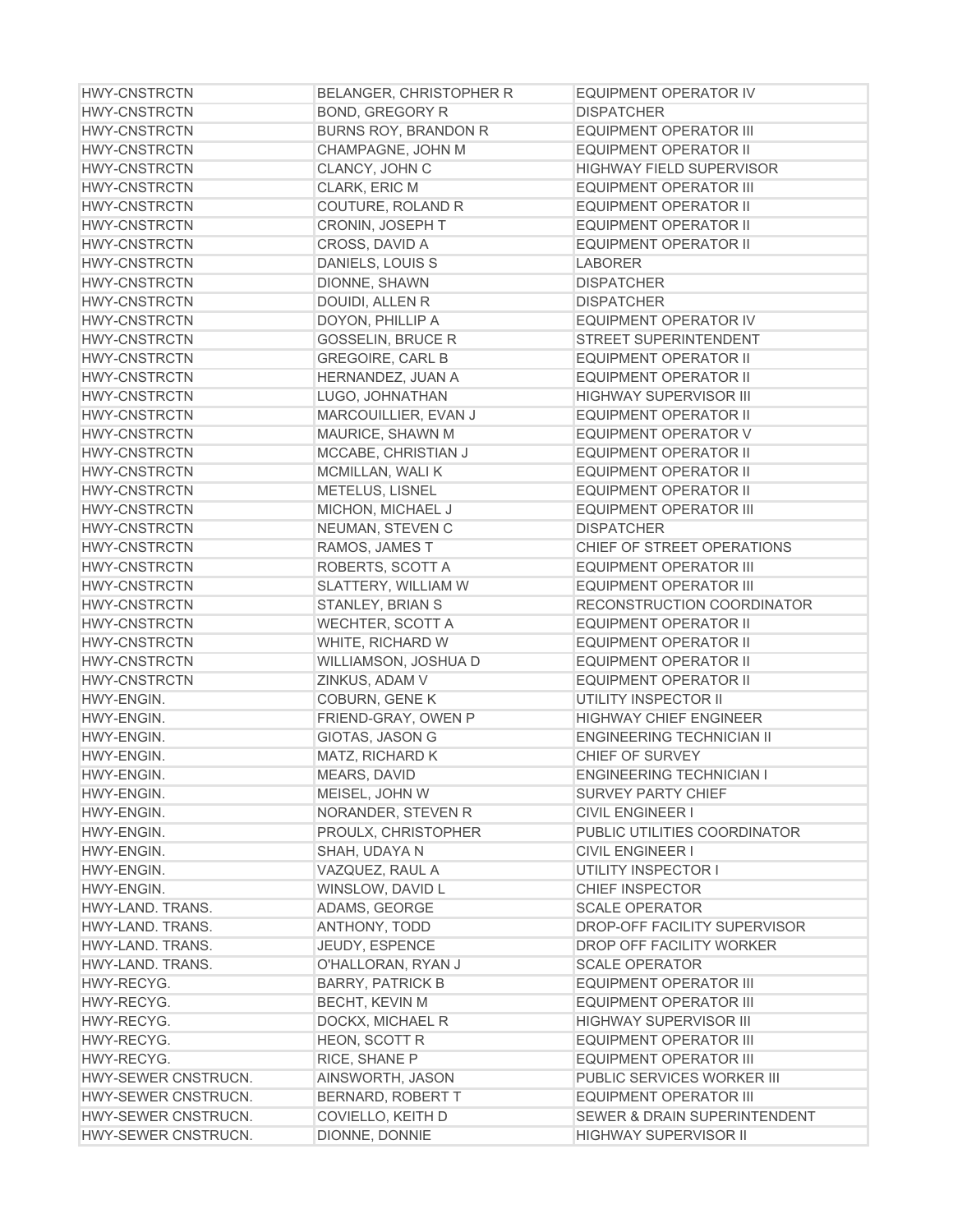| <b>HWY-SEWER CNSTRUCN.</b>       | DUBOIS, WILLIAM A            | PUBLIC SERVICES WORKER III            |
|----------------------------------|------------------------------|---------------------------------------|
| HWY-SEWER CNSTRUCN.              | <b>GRADY, CHRISTOPHER R</b>  | PUBLIC SERVICES WORKER II             |
| HWY-SEWER CNSTRUCN.              | GREENWOOD, WILLIAM           | <b>EQUIPMENT OPERATOR III</b>         |
| HWY-SEWER CNSTRUCN.              | LEBLANC, RICHARD A           | PUBLIC SERVICES WORKER III            |
| HWY-SEWER CNSTRUCN.              | LORENZ, JAY A                | ASST SWR&DRAIN SUPERINTENDENT         |
| HWY-SEWER CNSTRUCN.              | MARKEY, SEAN O               | PUBLIC SERVICES WORKER II             |
| HWY-SEWER CNSTRUCN.              | MESERVEY, PAUL F             | <b>HIGHWAY SUPERVISOR I</b>           |
| HWY-SEWER CNSTRUCN.              | WALSH, STEVEN J              | <b>EQUIPMENT OPERATOR V</b>           |
| HWY-SEWER CNSTRUCN.              | ZIAKAS, RAY J                | <b>HIGHWAY SUPERVISOR III</b>         |
| <b>HWY-SOLID WASTE</b>           | <b>BOISVERT, RANDALL A</b>   | <b>REFUSE TRUCK DRIVER</b>            |
| <b>HWY-SOLID WASTE</b>           | <b>BROWNING, ADAM</b>        | REFUSE TRUCK DRIVER                   |
| <b>HWY-SOLID WASTE</b>           | <b>BRULE, BENJAMIN</b>       | REFUSE TRUCK DRIVER                   |
| <b>HWY-SOLID WASTE</b>           | DONATI, NICHOLAS D           | <b>REFUSE TRUCK DRIVER</b>            |
| <b>HWY-SOLID WASTE</b>           | FAVERDIEU, ANTOINE O         | REFUSE TRUCK DRIVER                   |
| <b>HWY-SOLID WASTE</b>           | GILBERT, DEREK               | <b>REFUSE TRUCK DRIVER</b>            |
| <b>HWY-SOLID WASTE</b>           | <b>GRANDMAISON, JAMES T</b>  | <b>REFUSE TRUCK DRIVER</b>            |
| <b>HWY-SOLID WASTE</b>           | LAMONTAGNE, MATTHEW C        | <b>REFUSE TRUCK DRIVER</b>            |
| <b>HWY-SOLID WASTE</b>           | MANSEAU, BRANDON R           | <b>REFUSE TRUCK DRIVER</b>            |
| <b>HWY-SOLID WASTE</b>           | MARCOUX, JEFFREY A           | <b>EQUIPMENT OPERATOR III</b>         |
| <b>HWY-SOLID WASTE</b>           | <b>MARTIN, CHRISTOPHER</b>   | ASST SOLID WASTE COMPL OFFICER        |
| <b>HWY-SOLID WASTE</b>           | MOORE, BRADLEY C             | <b>SOLID WASTE SUPERINTENDANT</b>     |
| <b>HWY-SOLID WASTE</b>           | SANCHEZ-PIZARRO, VICTOR O    | REFUSE COLLECTOR TEMP TO PERM         |
| <b>HWY-SOLID WASTE</b>           |                              | <b>REFUSE TRUCK DRIVER</b>            |
|                                  | <b>TSECARIS, MICHAEL T</b>   |                                       |
| <b>HWY-SOLID WASTE</b>           | <b>WHEELER, RYAN P</b>       | SOLID WASTE COMPLIANCE OFFICER        |
| <b>HWY-SOLID WASTE</b>           | WILLIAMS, JAMES L            | REFUSE COLLECTOR                      |
| HWY-ST. MAIN.                    | ANDRADA DE LEON, DIEGO G     | <b>EQUIPMENT OPERATOR II</b>          |
| HWY-ST. MAIN.                    | <b>BOISVERT, TIMOTHY D</b>   | <b>HIGHWAY SUPERVISOR III</b>         |
| HWY-ST. MAIN.                    | DOWNEY, ARMAND J             | <b>EQUIPMENT OPERATOR II</b>          |
| HWY-ST. MAIN.                    | EMOND, EDWARD                | <b>HIGHWAY SUPERVISOR II</b>          |
| HWY-ST, MAIN.                    | GILL, ADAM                   | <b>HIGHWAY SUPERVISOR I</b>           |
| HWY-ST. MAIN.                    | GOUPIL, CHRISTOPHER          | <b>EQUIPMENT OPERATOR III</b>         |
| HWY-ST. MAIN.                    | <b>GRENIER, TIMOTHY F</b>    | <b>HIGHWAY SUPERVISOR I</b>           |
| HWY-ST. MAIN.                    | <b>KRIDERAS, THOMAS</b>      | <b>HIGHWAY SUPERVISOR III</b>         |
| HWY-ST. MAIN.                    | PENA, ANTHONY J              | <b>EQUIPMENT OPERATOR II</b>          |
| HWY-ST. MAIN.                    | PENA, CHRISTIAN E            | <b>EQUIPMENT OPERATOR II</b>          |
| HWY-ST. MAIN.                    | PROVENCHER, DENNIS R         | <b>EQUIPMENT OPERATOR IV</b>          |
| <b>HWY-TRAFFIC</b>               | AREL, EYAN E                 | <b>TRAFFIC SIGN PAINTER</b>           |
| HWY-TRAFFIC                      | <b>BOZOIAN, THOMAS E</b>     | TRAFFIC OPERATIONS SUPER              |
| <b>HWY-TRAFFIC</b>               | <b>CLARKE, KRISTEN T</b>     | <b>TRAFFIC ENGINEER</b>               |
| <b>HWY-TRAFFIC</b>               | FINE, ADAM J                 | <b>TRAFFIC SIGNALS TECH II</b>        |
| <b>HWY-TRAFFIC</b>               | <b>GABRIEL, BRETT T</b>      | <b>TRAFFIC MAINTENANCE WORKER I</b>   |
| <b>HWY-TRAFFIC</b>               | <b>KOSTAKIS, DIMITRIOS</b>   | <b>TRAFFIC SIGNALS TECH I</b>         |
| <b>HWY-TRAFFIC</b>               | QUINN, DANIEL P              | <b>TRAFFIC MAINTENANCE WORKER I</b>   |
| <b>HWY-TRAFFIC</b>               | ROBINSON, SCOTT              | <b>TRAFFIC MAINTENANCE SUPERVISOR</b> |
| <b>HWY-TRAFFIC</b>               | RODRIGUEZ, ANTONIO           | <b>TRAFFIC MAINTENANCE WORKER II</b>  |
| <b>HWY-TRAFFIC</b>               | <b>TSIROGIANIS, CHRISTOS</b> | TRAFFIC MAINTENANCE WORKER II         |
| HWY-TRAFFIC                      | WELCH, CHRISTIAN C           | <b>TRAFFIC SIGNALS SUPERVISOR</b>     |
| <b>INFO SYS - ADMINISTRATION</b> | FORTIER, JEAN P              | <b>INFORMATION SVCS DIRECTOR</b>      |
| <b>INFO SYS - ADMINISTRATION</b> | LIVINGSTON, HALEY E          | ADMINISTRATIVE SVCS MGR               |
| <b>INFO SYS COMMUNICATIONS</b>   | <b>BOUDREAU, NICOLIS A</b>   | COMPUTER SYSTEMS SPECIALIST II        |
| <b>INFO SYS COMMUNICATIONS</b>   | <b>BROWN, TERRANCE M</b>     | DATA/TELECOMMUNICATIONS SPEC          |
| <b>INFO SYS COMMUNICATIONS</b>   | <b>LELACHEUR, THOMAS E</b>   | <b>COMPUTER SYSTEMS SPECIALIST II</b> |
| <b>INFO SYS COMMUNICATIONS</b>   | LEVESQUE, ERIC               | DATA/TELECOMMUNICATIONS SPEC          |
| <b>INFO SYS COMMUNICATIONS</b>   | MORIN, MARC W                | COMPUTER & NETWORK INFRA MNGR         |
| <b>INFO SYS COMMUNICATIONS</b>   | O'ROURKE, MATTHEW J          | COMPUTER SYSTEMS SPECIALIST II        |
| INFO SYS COMMUNICATIONS          | SAYWARD, SUZANNE M           | DATA/TELECOMMUNICATIONS SPEC          |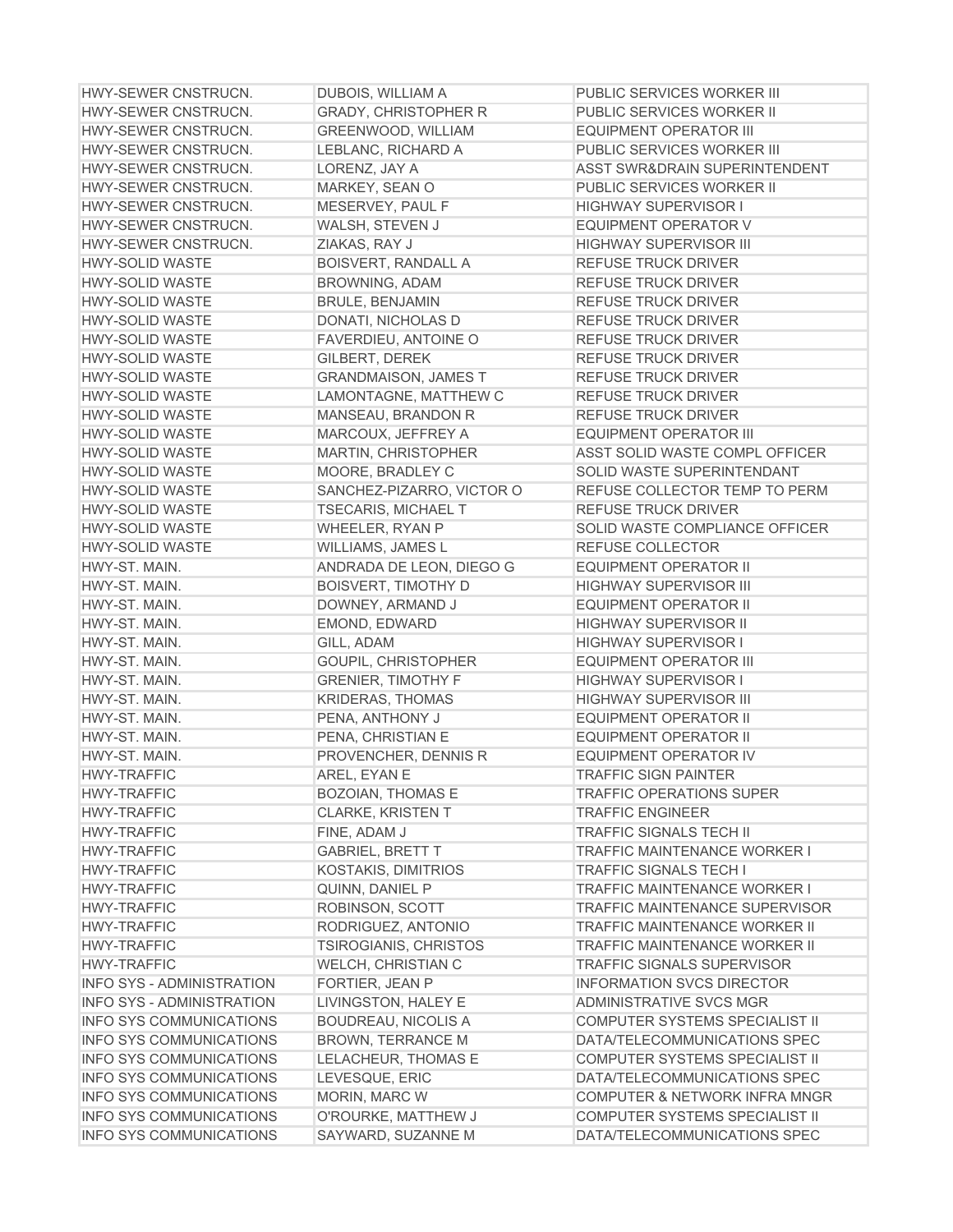| <b>INFO SYS COMMUNICATIONS</b> | SMITH, ERIC J               | <b>LAN ADMINISTRATOR</b>        |
|--------------------------------|-----------------------------|---------------------------------|
| <b>INFO SYS OPERATIONS</b>     | DUVAL, GREGORY A            | WEB SERVICES ADMINISTRATOR      |
| <b>INFO SYS OPERATIONS</b>     | LAFRAMBOISE, KEVIN          | SENIOR APPL DEVELOPER/ANALYST   |
| <b>INFO SYS OPERATIONS</b>     | SALMON, JEAN S              | <b>COMPUTER OPERATOR II</b>     |
| <b>INFO SYS OPERATIONS</b>     | <b>SCHAFFER, ANTHONY R</b>  | SYSTEMS/DEVELOPMENT MGR         |
| LIBRARY-ADMIN.                 | SANTOSO, DENISE D           | <b>DEPUTY LIBRARY DIRECTOR</b>  |
| LIBRARY-ADMIN.                 | VAN ZANTEN, DENISE M        | <b>LIBRARY DIRECTOR</b>         |
| <b>MAIN LIBRARY</b>            | <b>BALLARD, SARAH</b>       | LIBRARIAN I                     |
| <b>MAIN LIBRARY</b>            | <b>BEAULIEU, MICHELLE R</b> | OFFICE ASSISTANT                |
| <b>MAIN LIBRARY</b>            | BLISS, DAWN E               | <b>ASSISTANT LIBRARIAN</b>      |
| <b>MAIN LIBRARY</b>            | CROTEAU, ELEANOR            | <b>LIBRARY CLERK II</b>         |
| <b>MAIN LIBRARY</b>            | DENUCCI, ROSE M             | <b>LIBRARIAN I</b>              |
| <b>MAIN LIBRARY</b>            | DIONNE, CAITLIN E           | <b>LIBRARIAN I</b>              |
| <b>MAIN LIBRARY</b>            | EISENSTAT, DORI A           | <b>LIBRARIAN I</b>              |
| <b>MAIN LIBRARY</b>            | FINCH, MAXIMILLIAN A        | <b>LIBRARY PAGE</b>             |
| <b>MAIN LIBRARY</b>            | FREEBOURN, YVONNE R         | <b>LIBRARIAN I</b>              |
| <b>MAIN LIBRARY</b>            | FRESHOUR, ANDREW K          | <b>LIBRARY CLERK I</b>          |
| <b>MAIN LIBRARY</b>            | <b>GALLANT, MARY A</b>      | ADMINISTRATIVE ASSISTANT III    |
| <b>MAIN LIBRARY</b>            | HANMER, AMELIA L            | LIBRARIAN I                     |
| <b>MAIN LIBRARY</b>            | HARMON, SUSAN M             | <b>LIBRARIAN II</b>             |
| <b>MAIN LIBRARY</b>            | <b>HETRICK, LEX B</b>       | <b>OFFICE ASSISTANT</b>         |
| <b>MAIN LIBRARY</b>            | <b>ISLEB, KARYN A</b>       | LIBRARIAN III                   |
| <b>MAIN LIBRARY</b>            | JOSE, ELIZABETH L           | LIBRARIAN II                    |
| <b>MAIN LIBRARY</b>            | KIMSEY, THERESA A           | LIBRARIAN I                     |
| <b>MAIN LIBRARY</b>            | <b>KLEY, ROBERT W</b>       | <b>SECURITY OFFICER</b>         |
| <b>MAIN LIBRARY</b>            | LAFRIDI, HASNAA             | <b>ACCOUNTANT I</b>             |
| <b>MAIN LIBRARY</b>            | LOOMIS, YVONNE R            | <b>LIBRARIAN I</b>              |
| <b>MAIN LIBRARY</b>            | LORE, ELYZABETH A           | <b>LIBRARY CLERK I</b>          |
| <b>MAIN LIBRARY</b>            |                             | <b>LIBRARY CLERK I</b>          |
|                                | MAGDZIARZ, SUSANNA G        |                                 |
| <b>MAIN LIBRARY</b>            | MERRITT, JOAN A             | <b>LIBRARY CLERK I</b>          |
| <b>MAIN LIBRARY</b>            | PARKER, ALICIA S            | <b>LIBRARY CLERK I</b>          |
| <b>MAIN LIBRARY</b>            | PATCH, DELIA M              | <b>LIBRARY PAGE</b>             |
| <b>MAIN LIBRARY</b>            | PEARMAN, CARLOS D           | <b>LIBRARIAN III</b>            |
| <b>MAIN LIBRARY</b>            | PLANCHAK, ALEX E            | <b>LIBRARIAN III</b>            |
| <b>MAIN LIBRARY</b>            | STOVER, RACHEL E            | <b>OFFICE ASSISTANT</b>         |
| <b>MAIN LIBRARY</b>            | VIGGIANO, STEVEN J          | <b>LIBRARIAN III</b>            |
| <b>MAIN LIBRARY</b>            | WOOD-OWENS, BONNIE M        | <b>SECURITY OFFICER</b>         |
| <b>MAIN LIBRARY</b>            | YOUNG, DEBRA M              | LIBRARY CLERK II                |
| <b>MAYOR ADMIN</b>             | MACLEOD, SHANNON L          | ASSISTANT TO THE MAYOR          |
| <b>MAYOR ADMIN</b>             | MORENO-MENDEZ, ANABEL       | ASSISTANT TO THE MAYOR          |
| <b>MEDO</b>                    | LESNIAK, ERIK J             | <b>BUSINESS LIAISON</b>         |
| <b>MEDO</b>                    | NAZAKA, JODIE L             | ECONOMIC DEVELOPMENT DIRECTOR   |
| <b>OYS</b>                     | CHAMPAGNE, CHANTELLE M      | YOUTH SERVICES COUNSELOR        |
| <b>OYS</b>                     | GORE, JEFFREY L             | YOUTH SERVICES OUTREACH WORKER  |
| <b>OYS</b>                     | MICHAUD, CORINNE E          | ADMINISTRATIVE ASSISTANT II     |
| <b>OYS</b>                     | PENA, MARIO A               | YOUTH SERVICES COUNSELOR        |
| <b>OYS</b>                     | SPIRO, CAROLINE P           | YOUTH SERVICES COUNSELOR        |
| <b>OYS</b>                     | TREACY, KRISTEN A           | YOUTH SERVICES COUNSELOR        |
| <b>OYS</b>                     | URREA, HECTOR F             | YOUTH SERVICES COUNSELOR        |
| PARKING ADMIN                  | <b>BOUTILIER, DENISE C</b>  | PARKING MANAGER                 |
| PARKING ADMIN                  | HAMMER, JAMES R             | <b>CUSTOMER SERVICE REP I</b>   |
| PARKING ADMIN                  | LOLICATA, TIMOTHY J         | <b>ACCOUNTING SPECIALIST II</b> |
| <b>PARKING METERS</b>          | JEROME, DAVID J             | PARKING METER TECHNICIAN        |
| PARKING PCO                    | BENENATO, DAVID A           | PARKING CONTROL OFFICER         |
| <b>PARKING PCO</b>             | CAMPBELL, SEAN P            | PARKING CONTROL OFFICER         |
| PARKING PCO                    | MCQUILLEN, SCOTT M          | PARKING CONTROL OFFICER         |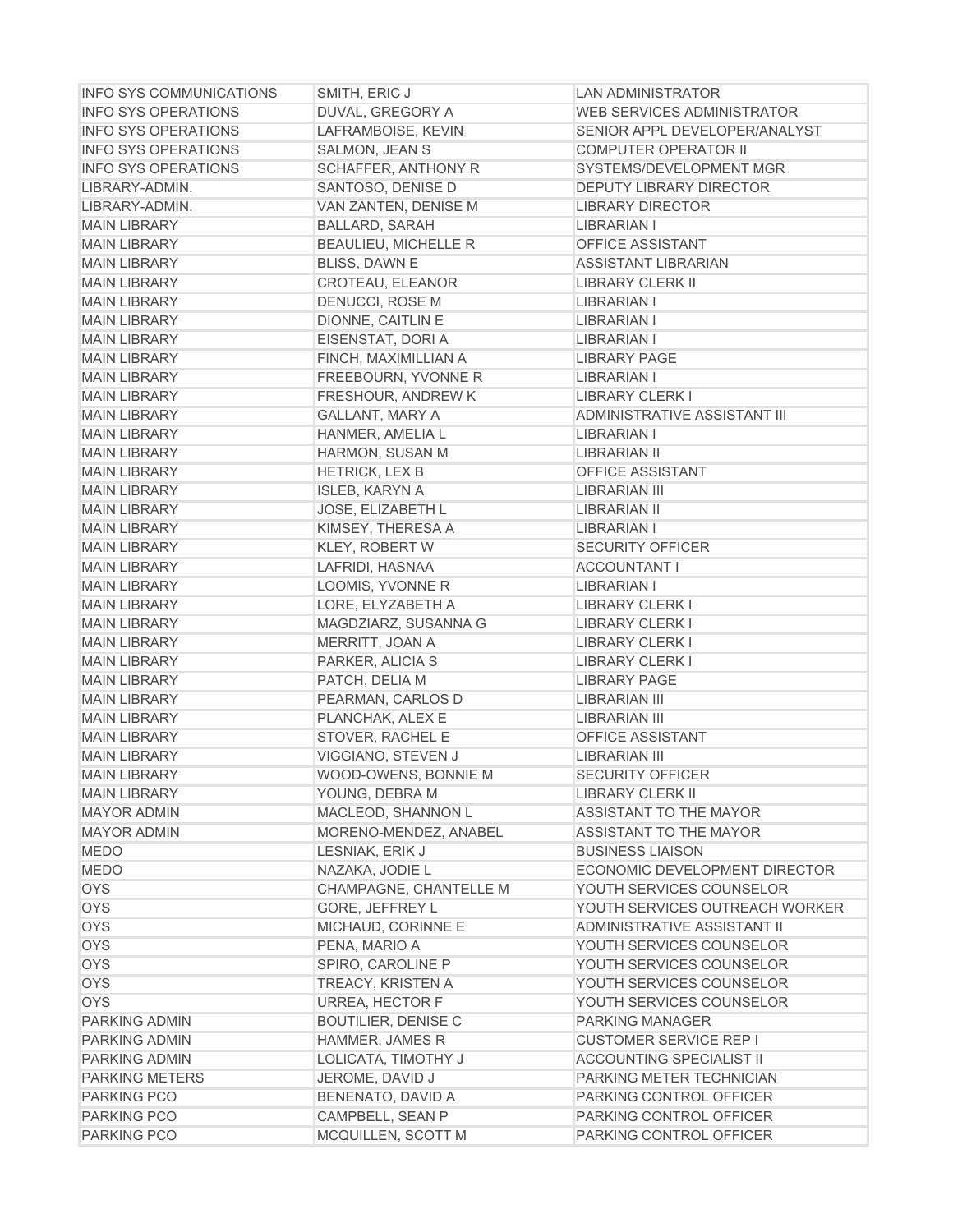| <b>PARKING PCO</b>    | <b>TAPPIN, MELISSA</b>     | PARKING CONTROL OFFICER                   |
|-----------------------|----------------------------|-------------------------------------------|
| PARKING VICTORY       | CHICKERING, RICKY A        | PARKING MAINTENANCE WORKER                |
| PARKS-PUBLIC SWIMMING | LYNCH, BRENDAN A           | RECREATION FACILITIES MAINT WR            |
| PERP. CARE OF GRAVES  | <b>CURRY, FOREST C</b>     | <b>RECREATION MAINTENANCE WRKR I</b>      |
| PERP. CARE OF GRAVES  | FROST, JONATHAN C          | <b>RECREATION MAINT SUPER I</b>           |
| PERP. CARE OF GRAVES  | HYACINTHE, YVES            | <b>RECREATION MAINTENANCE WRKR I</b>      |
| PERP. CARE OF GRAVES  | MILBURN, RICHARD E         | <b>EQUIPMENT MECHANIC II</b>              |
| PERP. CARE OF GRAVES  | <b>MORAN, WALTER</b>       | <b>RECREATION MAINTENANCE WRKR I</b>      |
| PERP. CARE OF GRAVES  | PARIS, GREGORY L           | <b>CEMETERY SUPERVISOR</b>                |
| PERP. CARE OF GRAVES  | WELLS, RYAN M              | <b>RECREATION MAINTENANCE WRKR I</b>      |
| PKS ADMIN.            | GOMEZ, MARK M              | CHIEF OF PARKS, REC & CEMETERY            |
| PKS ADMIN.            | HORVATH, JANET C           | <b>RECREATION &amp; ENTERPRISE MNGR</b>   |
| PLANNING - ADMIN.     | AUGER, PAUL H              | <b>CODE ENFORCEMENT INSPECTOR</b>         |
| PLANNING - ADMIN.     | BELANGER, JEFFREY D        | <b>PLANNER IV</b>                         |
| PLANNING - ADMIN.     | <b>BIXBY, KRISTIN N</b>    | <b>PLANNER I</b>                          |
| PLANNING - ADMIN.     | <b>BRADFORD, ROBIN L</b>   | <b>SR. ADMIN. SERVICES MGR</b>            |
| PLANNING - ADMIN.     | CAMPBELL, THEODORE F       | <b>PLANNER I</b>                          |
| PLANNING - ADMIN.     | CLEGHORN, JASON F          | <b>PLANNER III</b>                        |
| PLANNING - ADMIN.     | <b>COGSWELL, MATTHEW B</b> | <b>CODE ENFORCEMENT INSPECTOR</b>         |
| PLANNING - ADMIN.     | COLLADO, CINDY M           | <b>CUSTOMER SERVICE REPS III</b>          |
| PLANNING - ADMIN.     | DALIGADU, LESLYN N         | <b>PLANNER II</b>                         |
| PLANNING - ADMIN.     | DIONNE, KEVIN F            | CODE ENFORCEMENT INSPECTOR                |
| PLANNING - ADMIN.     | DISABATO, STACY L          | CODE ENFORCEMENT INSPECTOR                |
| PLANNING - ADMIN.     | DUBE, DENISE M             | <b>CUSTOMER SERVICE REPS III</b>          |
| PLANNING - ADMIN.     | FLEMING, TODD D            | <b>PLANNER IV</b>                         |
| PLANNING - ADMIN.     | FRANCK, KARL D             | <b>PLANS EXAMINER</b>                     |
| PLANNING - ADMIN.     | <b>GAGNE, GLENN R</b>      | <b>ZONING REVIEW OFFICER</b>              |
| PLANNING - ADMIN.     | <b>GOLDEN, JONATHAN M</b>  | <b>PLANNER III</b>                        |
| PLANNING - ADMIN.     | GOUCHER, PAMELA H          | <b>DEPUTY DIRECTOR-PLANNING &amp; ZON</b> |
| PLANNING - ADMIN.     | KNIGHT, DANIEL P           | <b>CODE ENFORCEMENT INSPECTOR</b>         |
| PLANNING - ADMIN.     | LAFRENIERE, LEON L         | PLANNING DIRECTOR                         |
| PLANNING - ADMIN.     | LANDRY, MICHAEL J          | DEPUTY DIRECTOR BUILDING REGS             |
| PLANNING - ADMIN.     | MACAULAY, SARAH E          | <b>FINANCIAL ANALYST I</b>                |
| PLANNING - ADMIN.     | MCCARRAN, SHEILA M         | ADMINISTRATIVE ASSISTANT II               |
| PLANNING - ADMIN.     | MCLEOD, FREDERICK J        | <b>CODE ENFORCEMENT INSPECTOR</b>         |
| PLANNING - ADMIN.     | MOONE, LORI L              | <b>ADMINISTRATIVE ASSISTANT III</b>       |
| PLANNING - ADMIN.     | ORR, DANIEL L              | <b>PLANNER II</b>                         |
| PLANNING - ADMIN.     | PAGE, DENNIS K             | <b>MECHANICAL INSPECTOR</b>               |
| PLANNING - ADMIN.     | ROY, KIMBERLY B            | PLANNING TECHNICIAN                       |
| PLANNING - ADMIN.     | <b>TENTAS, JANICE M</b>    | <b>CUSTOMER SERVICE REPS III</b>          |
| PLANNING - ADMIN.     | TIERNEY, JAMES G           | <b>CODE ENFORCEMENT INSPECTOR</b>         |
| PLANNING - ADMIN.     | USENIA, WANDA K            | <b>CUSTOMER SERVICE REPS III</b>          |
| PLANNING - ADMIN.     | VAILLANCOURT, JOEY E       | PLUMBING INSPECTOR                        |
| PLANNING - ADMIN.     | VEILLEUX, DONALD P         | <b>BUILDING INSPECTOR</b>                 |
| PLANNING - ADMIN.     | VIEIRA, JULIA H            | <b>PLANNER II</b>                         |
| POLICE-ADMIN.         | ALDENBERG, ALLEN D         | POLICE CHIEF                              |
| POLICE-ADMIN.         | BARTER, MATTHEW D          | POLICE LIEUTENANT                         |
| POLICE-ADMIN.         | <b>BRETON, JUSTIN L</b>    | POLICE OFFICER                            |
| POLICE-ADMIN.         | <b>BUCHAN, JOHN</b>        | <b>ACCOUNTING SPECIALIST II</b>           |
| POLICE-ADMIN.         | CLEARY, EMILY A            | <b>CRIME ANALYST</b>                      |
| POLICE-ADMIN.         | DESRUISSEAUX, GARY J       | POLICE RECORDS SPECIALIST I               |
| POLICE-ADMIN.         | GOODMAN, KRISTY M          | FINANCIAL ANALYST I                       |
| POLICE-ADMIN.         | <b>GRATIANO, JEFFREY T</b> | <b>ACCREDITATION MANAGER</b>              |
| POLICE-ADMIN.         | HOEFT, STEVEN L            | <b>BUSINESS SERVICES OFFICER</b>          |
| POLICE-ADMIN.         | KINGSBURY, DIANE F         | ADMINISTRATIVE ASSISTANT III              |
| POLICE-ADMIN.         | LEBLANC, DOLORES C         | <b>ACCOUNTING SPECIALIST II</b>           |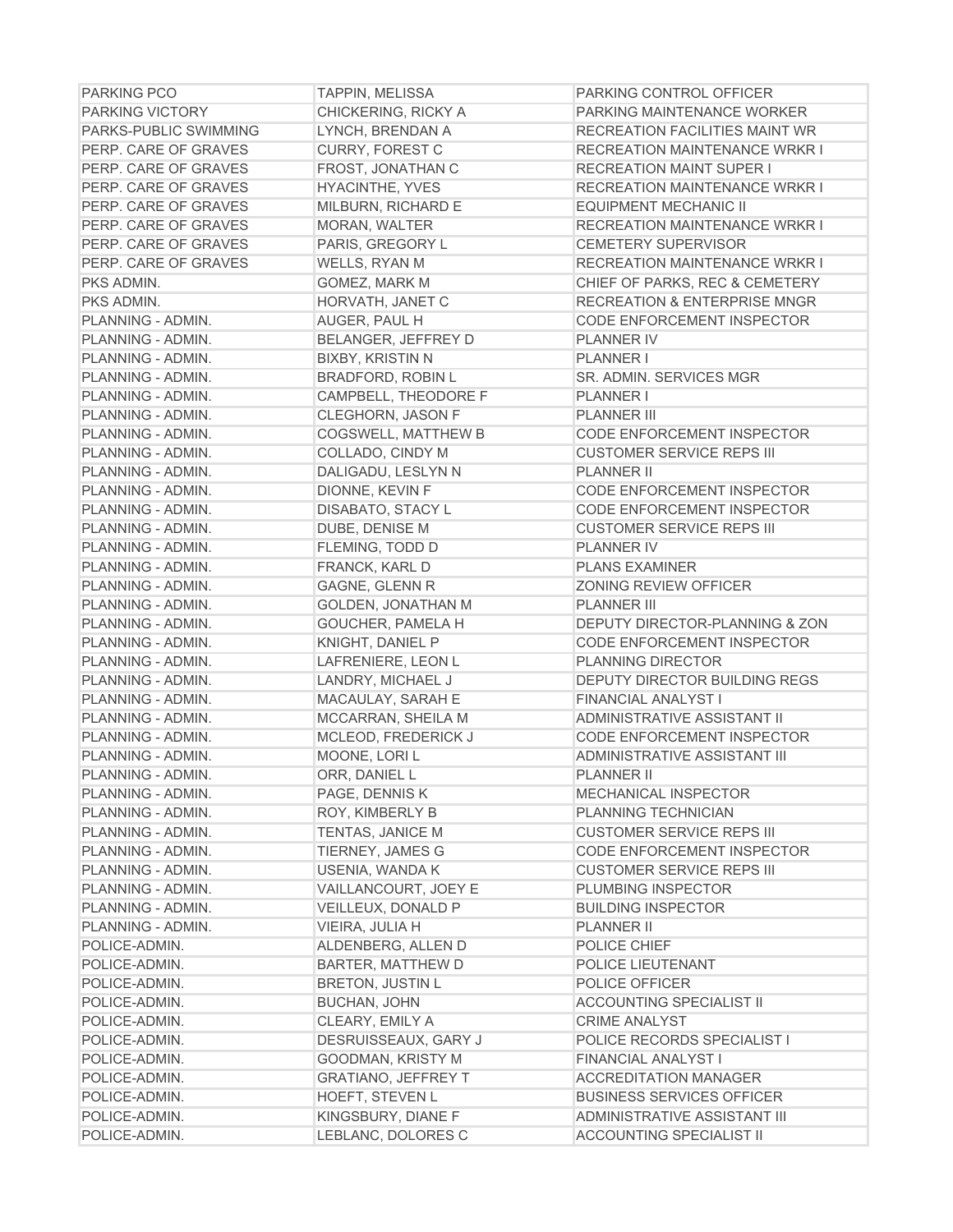| POLICE-ADMIN.       | MANGONE, STEVEN A             | ASSISTANT CHIEF OF POLICE             |
|---------------------|-------------------------------|---------------------------------------|
| POLICE-ADMIN.       | MARR, PETER A                 | POLICE CAPTAIN                        |
| POLICE-ADMIN.       | MARTEL, LORRAINE V            | PAYROLL COORDINATOR                   |
| POLICE-ADMIN.       | WOOD, HEATHER L               | PUBLIC INFORMATON OFFICER             |
| POLICE-ANIMAL CONT. | DUSSAULT, JOHN G              | ANIMAL CONTROL OFFICER I              |
| POLICE-ANIMAL CONT. | <b>TREMBLAY, KAYLA R</b>      | ANIMAL CONTROL OFFICER I              |
| POLICE-COMM POL     | CUNNINGHAM, CHRISTOPHER P     | POLICE OFFICER                        |
| POLICE-COMM POL     | DUQUETTE, STEVEN J            | POLICE OFFICER                        |
| POLICE-COMM POL     | ELL, RICHARD N                | POLICE COMMUNITY PROGRAM COORD        |
| POLICE-COMM POL     | GOODNOW, CHRISTOPHER L        | POLICE CAPTAIN                        |
| POLICE-COMM POL     | HARDY, RYAN P                 | POLICE OFFICER                        |
| POLICE-COMM POL     | KAROUL, BRIAN P               | POLICE OFFICER                        |
| POLICE-COMM POL     | LEVASSEUR, JOHN D             | POLICE OFFICER                        |
| POLICE-COMM POL     | LINSTAD, NATHAN R             | POLICE OFFICER                        |
| POLICE-COMM POL     | MACKEN, EMMETT                | POLICE SERGEANT                       |
| POLICE-COMM POL     | MAGUIRE, JUSTIN P             | POLICE OFFICER                        |
| POLICE-COMM POL     | MARTIN, ANNA MARIE            | POLICE OFFICER                        |
| POLICE-COMM POL     | MCKENNEY, KELLY L             | POLICE OFFICER                        |
| POLICE-COMM POL     | <b>WHELAN, THOMAS C</b>       | POLICE OFFICER                        |
| POLICE-COMMUN.      | ADZIC, ARMINA                 | EMERGENCY COMM SUPERVISOR-POL         |
| POLICE-COMMUN.      | BOTTCHER, ANNIKA A            | EMERGENCY SVCS DISPATCHER-POL         |
| POLICE-COMMUN.      | CHARBONNEAU, GINA M           | POLICE SERVICES SPECIALIST            |
| POLICE-COMMUN.      | COWHEY-DRALEAUS, ROSALEEN B   | <b>EMERGENCY SVCS DISPATCHER-POL</b>  |
| POLICE-COMMUN.      | DELACRUZ, LISMARY             | <b>EMERGENCY SVCS DISPATCHER-POL</b>  |
| POLICE-COMMUN.      | FIX, CHRISTINA J              | POLICE SERVICES SPECIALIST            |
| POLICE-COMMUN.      | <b>GLEASON, JODIANN K</b>     | EMERGENCY SVCS DISPATCHER-POL         |
| POLICE-COMMUN.      | HEALY, MADDEN A               | EMERGENCY SVCS DISPATCHER-POL         |
| POLICE-COMMUN.      | JARRY, NICOLE P               | EMERGENCY SVCS DISPATCHER-POL         |
| POLICE-COMMUN.      | JOSEPHSON JR, ROBERT W        | EMERGENCY COMM SUPERVISOR-POL         |
| POLICE-COMMUN.      | KIERNAN-RICHARDS, EWAN W      | EMERGENCY SVCS DISPATCHER-POL         |
| POLICE-COMMUN.      | LADUKE, MATTHEW P             | EMERGENCY COMM SUPERVISOR-POL         |
| POLICE-COMMUN.      | MALLETT, HUGH                 | <b>INFORMATION SUPPORT SPECIALIST</b> |
| POLICE-COMMUN.      | MALONEY, MADELINE G           | EMERGENCY SVCS DISPATCHER-POL         |
| POLICE-COMMUN.      | MARTIN, ABIGAIL R             | POLICE SERVICES SPECIALIST            |
| POLICE-COMMUN.      | MCLAUGHLIN, ELIZABETH A       | EMERGENCY SVCS DISPATCHER-POL         |
| POLICE-COMMUN.      | METCALF, DENISE M             | EMERGENCY SVCS DISPATCHER-POL         |
| POLICE-COMMUN.      | OLSON, STEVEN C               | POLICE TELECOMMUNICATIONS MGR         |
| POLICE-COMMUN.      | PERROTTI, ALEXA C             | <b>EMERGENCY SVCS DISPATCHER-POL</b>  |
| POLICE-COMMUN.      | POLSON, WILLIAM R             | <b>INFORMATION SUPPORT SPECIALIST</b> |
| POLICE-COMMUN.      | ROCHE, KOREY K                | EMERGENCY COMM SUPERVISOR-POL         |
| POLICE-COMMUN.      | SAAD, LINDSAY P               | POLICE SERVICES SPECIALIST            |
| POLICE-COMMUN.      | STRATTON, JO-ANN S            | POLICE SERVICES SPECIALIST            |
| POLICE-COMMUN.      | UYSAL, BERIL H                | <b>EMERGENCY SVCS DISPATCHER-POL</b>  |
| POLICE-COMMUN.      | WILDER, KRISTEN A             | EMERGENCY COMM SUPERVISOR-POL         |
| POLICE-DET.         | BERGERON-ROSA, ADAM G         | POLICE OFFICER                        |
| POLICE-DET.         | <b>BOMBARD, GARRETT M</b>     | POLICE OFFICER                        |
| POLICE-DET.         | <b>BOUNDS, CARA E</b>         | ADMINISTRATIVE ASSISTANT I            |
| POLICE-DET.         | <b>BRANDRETH, RYAN J</b>      | POLICE SERGEANT                       |
| POLICE-DET.         |                               | POLICE OFFICER                        |
|                     | <b>BRUNINI, KENNETH J</b>     |                                       |
| POLICE-DET.         | CARTER, TIMOTHY S             | POLICE OFFICER                        |
| POLICE-DET.         | DYDO, DAVID F                 | <b>EVIDENCE SPECIALIST</b>            |
| POLICE-DET.         | FLEMING, BRIAN J              | POLICE OFFICER                        |
| POLICE-DET.         | <b>GEORGOULIS, NICHOLAS J</b> | POLICE SERGEANT                       |
| POLICE-DET.         | <b>GILLOTTE, BRIAN M</b>      | POLICE OFFICER                        |
| POLICE-DET.         | GOODMAN, AUSTIN R             | POLICE OFFICER                        |
| POLICE-DET.         | HEILE, RYAN R                 | POLICE OFFICER                        |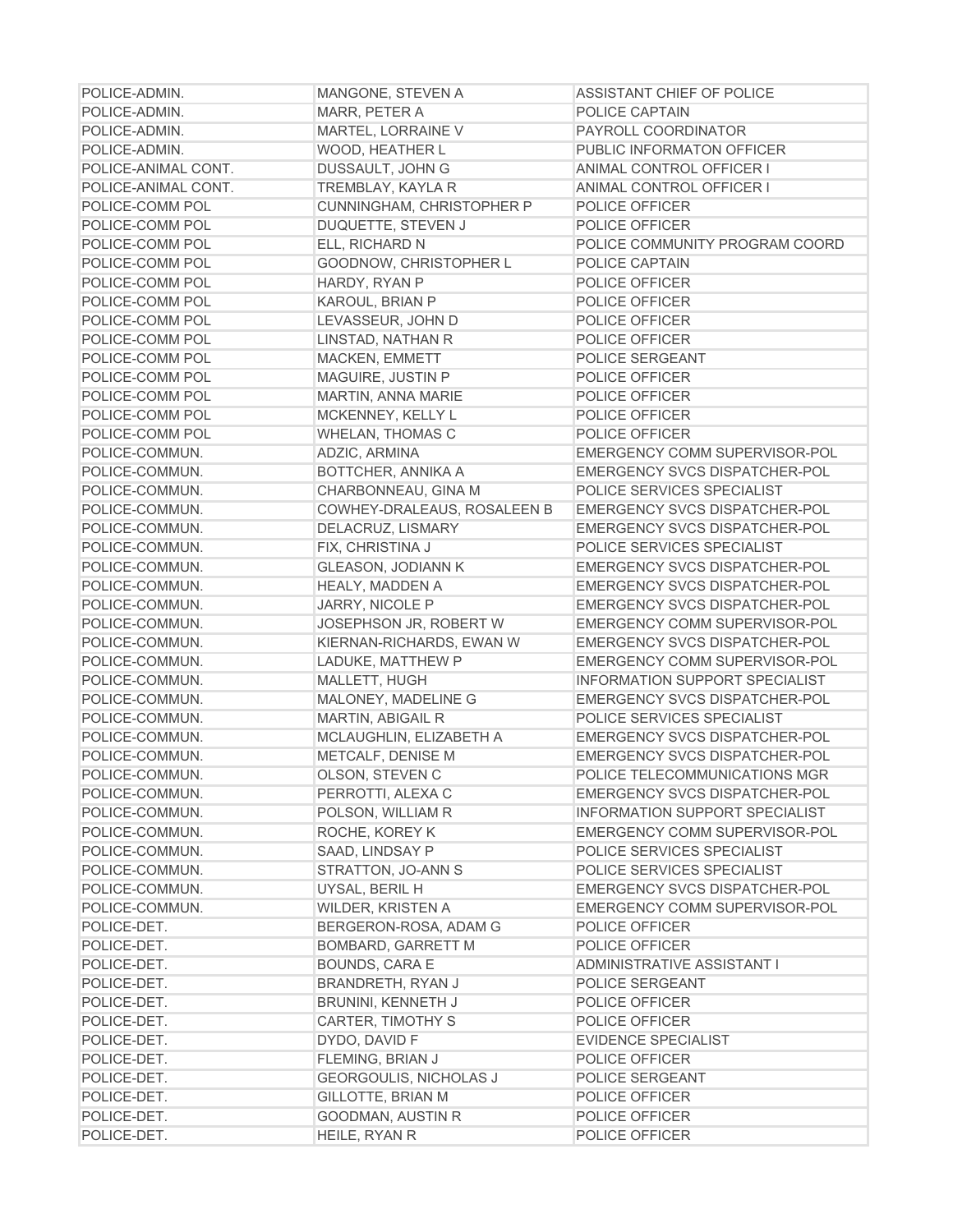| POLICE-DET.       | HILL, HOWARD D             | <b>POLICE OFFICER</b>          |
|-------------------|----------------------------|--------------------------------|
| POLICE-DET.       | <b>HOUGHTON, PATRICK M</b> | POLICE LIEUTENANT              |
| POLICE-DET.       | <b>KRAWCZYK, LOUIS J</b>   | POLICE OFFICER                 |
| POLICE-DET.       | LAMY, RAYMOND J            | POLICE OFFICER                 |
| POLICE-DET.       | LANGTON, BRENDAN M         | POLICE OFFICER                 |
| POLICE-DET.       | LEIGHTON, SEAN M           | POLICE CAPTAIN                 |
| POLICE-DET.       | LISBOA, DAVID C            | POLICE OFFICER                 |
| POLICE-DET.       | LOVEJOY, MORGAN            | POLICE SERGEANT                |
| POLICE-DET.       | MACDUFF, ERIC S            | POLICE OFFICER                 |
| POLICE-DET.       | MANGUM, JUSTIN M           | POLICE OFFICER                 |
| POLICE-DET.       | MCKENNEDY, SHAUN M         | POLICE OFFICER                 |
| POLICE-DET.       | MOHAMED, RASHIDA E         | VICTIM WITNESS ADVOCATE        |
| POLICE-DET.       | O'LEARY, BRIAN E           | POLICE OFFICER                 |
| POLICE-DET.       | PELLETIER, CARRISSA A      | POLICE OFFICER                 |
| POLICE-DET.       | PITTMAN, JAMES M           | POLICE OFFICER                 |
| POLICE-DET.       | PITTMAN, ROXANNE           | ADMINISTRATIVE ASSISTANT II    |
| POLICE-DET.       | RADWICH, RACHEL I          | <b>EVIDENCE SPECIALIST</b>     |
| POLICE-DET.       | RAHILL, MAX E              | POLICE OFFICER                 |
| POLICE-DET.       | SHIELDS, KEVIN M           | POLICE OFFICER                 |
| POLICE-DET.       | SMITH, AMANDA L            | POLICE OFFICER                 |
| POLICE-DET.       | SMITH, MICHELE L           | <b>VICTIM WITNESS ADVOCATE</b> |
| POLICE-DET.       | THOMAS, CANDICE E          | POLICE SERGEANT                |
| POLICE-DET.       | <b>TUCKER, JOSEPH M</b>    | POLICE OFFICER                 |
| POLICE-DET.       | VOGLER, NEAL D             | <b>EVIDENCE SPECIALIST</b>     |
| POLICE-DET.       | WAGONER, JACK V            | POLICE OFFICER                 |
| POLICE-DET.       | WEBER, ASHLEY A            | VICTIM WITNESS ADVOCATE        |
| POLICE-DOGS       | <b>COLBURN, PATRICK C</b>  | POLICE OFFICER                 |
| POLICE-DOGS       | DAIGNEAULT, JORDAN T       | POLICE OFFICER                 |
| POLICE-DOGS       | FOSTER, BENJAMIN C         | POLICE SERGEANT                |
| POLICE-DOGS       | <b>GRANT, MEGHAN L</b>     | POLICE OFFICER                 |
| POLICE-DOGS       | HENNESSY, JEFFREY M        | POLICE OFFICER                 |
| POLICE-DOGS       | MARTENS, ALEXANDER W       | POLICE OFFICER                 |
| POLICE-DOGS       | TYLER, JACOB D             | POLICE OFFICER                 |
| POLICE-JUV.       | ABELE, CHRISTOPHER B       | POLICE OFFICER                 |
| POLICE-JUV.       | ABRUZESE, MICHAEL P        | POLICE OFFICER                 |
| POLICE-JUV.       | BERNARD, KEVIN             | POLICE OFFICER                 |
| POLICE-JUV.       | CORTESE, ADAM J            | POLICE OFFICER                 |
| POLICE-JUV.       | COSBY, MICHAELA J          | POLICE OFFICER                 |
| POLICE-JUV.       | DAVENPORT, ADRIANNE G      | POLICE OFFICER                 |
| POLICE-JUV.       | DUNLEAVY, JOHN D           | POLICE OFFICER                 |
| POLICE-JUV.       | FELICIANO, JASON M         | POLICE OFFICER                 |
| POLICE-JUV.       | KHAVARI, JAMIE L           | POLICE SERGEANT                |
| POLICE-JUV.       | KOZOWYK, GUY R             | POLICE OFFICER                 |
| POLICE-JUV.       | LAROCHELLE, MATTHEW J      | POLICE LIEUTENANT              |
| POLICE-JUV.       | MARA, MATTHEW C            | POLICE OFFICER                 |
| POLICE-JUV.       | MURPHY, CAITLIN K          | POLICE OFFICER                 |
| POLICE-JUV.       | ORR, STEVEN J              | POLICE OFFICER                 |
| POLICE-JUV.       | RILEY, SCOTT M             | POLICE OFFICER                 |
| POLICE-JUV.       | STEVENSON, KYLER P         | POLICE OFFICER                 |
| POLICE-JUV.       | STEWART, CANADA A          | POLICE OFFICER                 |
| POLICE-JUV.       | STONE, AARON               | POLICE OFFICER                 |
| POLICE-JUV.       | VALENTI, MICHAEL A         | POLICE OFFICER                 |
| POLICE-JUV.       | <b>WHEELER, JUSTIN R</b>   | POLICE OFFICER                 |
| POLICE-ORD. VIOL. | <b>BERGERON, KAREN M</b>   | <b>CUSTOMER SERVICE REP II</b> |
| POLICE-ORD. VIOL. | DEMANCHE, DONNA M          | ORDINANCE VIOLATION COORDINATO |
| POLICE-ORD. VIOL. | MORRISSETTE, LINDA J       | <b>CUSTOMER SERVICE REP II</b> |
|                   |                            |                                |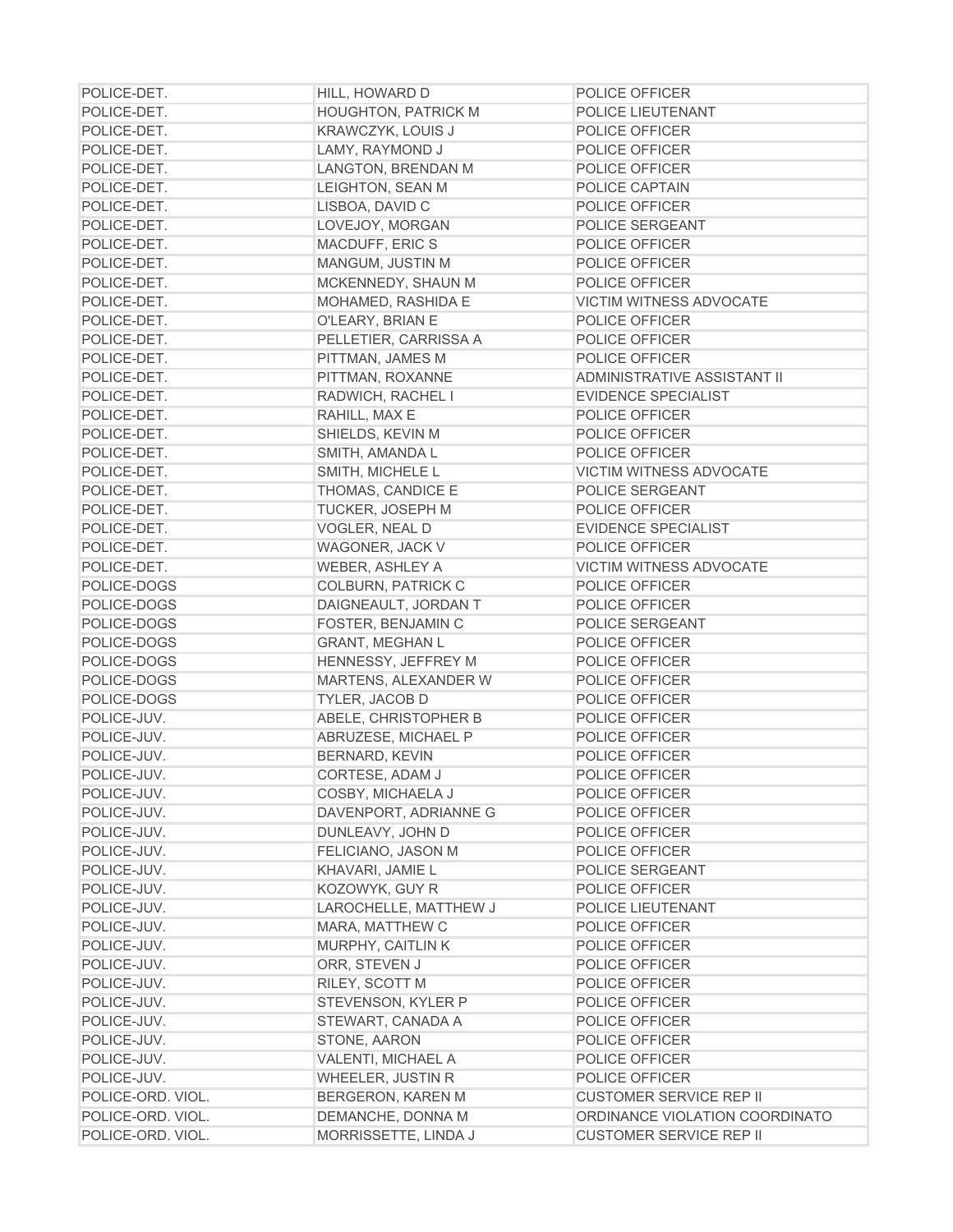| POLICE-RECORDS           | <b>BLAIS, BRIAN R</b>     | POLICE RECORDS SPECIALIST II |
|--------------------------|---------------------------|------------------------------|
| POLICE-RECORDS           | <b>BROWNING, NICOLE M</b> | POLICE RECORDS SPECIALIST I  |
| POLICE-RECORDS           | CHAPMAN, COURTNEY E       | POLICE RECORDS SPECIALIST I  |
| POLICE-RECORDS           | <b>DESMARAIS, ERIC S</b>  | POLICE OFFICER               |
| POLICE-RECORDS           | HOANG, HIEN               | POLICE RECORDS SPECIALIST I  |
| POLICE-RECORDS           | HOLZSHU, SCOTT J          | POLICE RECORDS SPECIALIST I  |
| POLICE-RECORDS           | JAWOROWSKI, KONRAD        | POLICE OFFICER               |
| POLICE-RECORDS           | LABBE, DAVID S            | POLICE OFFICER               |
| POLICE-RECORDS           | LOUI, KENNETH             | POLICE CAPTAIN               |
| POLICE-RECORDS           | MACLEAY, CYNTHIA A        | ADMINISTRATIVE ASSISTANT II  |
| POLICE-RECORDS           | MAGEE, GINA M             | POLICE RECORDS SPECIALIST I  |
| POLICE-RECORDS           | MCCARTHY, GISELE P        | POLICE RECORDS SUPERVISOR    |
| POLICE-RECORDS           | PATTERSON, TIMOTHY A      | POLICE LIEUTENANT            |
| POLICE-RECORDS           | WHITE, RYAN B             | POLICE OFFICER               |
| POLICE-SPECL ENFORCEMT   | CUNNINGHAM, JOHN H        | POLICE LIEUTENANT            |
| POLICE-SPECL ENFORCEMT   | DEJOY, MICHAEL A          | POLICE OFFICER               |
| POLICE-SPECL ENFORCEMT   | DUCHESNE, JONATHAN M      | POLICE OFFICER               |
| POLICE-SPECL ENFORCEMT   | ELLSTON, CLIFFORD A       | POLICE OFFICER               |
| POLICE-SPECL ENFORCEMT   | FERNALD, BRETT M          | POLICE OFFICER               |
| POLICE-SPECL ENFORCEMT   | JAJUGA, MATTHEW J         | POLICE SERGEANT              |
| POLICE-SPECL ENFORCEMT   | LALLY, KEVIN J            | POLICE OFFICER               |
| POLICE-SPECL ENFORCEMT   | LORENZO, JOSEPH C         | POLICE SERGEANT              |
| POLICE-SPECL ENFORCEMT   | MATZELLE, ROBERT C        | POLICE OFFICER               |
| POLICE-SPECL ENFORCEMT   | MCDONALD, MATTHEW J       | POLICE OFFICER               |
| POLICE-SPECL ENFORCEMT   | MCGEE, MICHAEL J          | POLICE OFFICER               |
| POLICE-SPECL ENFORCEMT   | MEFFORD, CONNOR M         | POLICE OFFICER               |
| POLICE-SPECL ENFORCEMT   | MURPHY, BRANDON           | POLICE CAPTAIN               |
| POLICE-SPECL ENFORCEMT   | NOCELLA, MATTHEW T        | POLICE OFFICER               |
| POLICE-SPECL ENFORCEMT   | O'CONNOR, MATTHEW W       | POLICE OFFICER               |
| POLICE-SPECL ENFORCEMT   | OLSEN, RYAN P             | POLICE OFFICER               |
| POLICE-SPECL ENFORCEMT   | O'NEILL, TERRENCE M       | POLICE OFFICER               |
| POLICE-SPECL ENFORCEMT   | PAPPALARDO, ERIC R        | POLICE OFFICER               |
| POLICE-SPECL ENFORCEMT   | ROSCOE, MICHAEL J         | POLICE OFFICER               |
| POLICE-SPECL ENFORCEMT   | <b>SKERRY, PATRICK J</b>  | POLICE OFFICER               |
| POLICE-SPECL ENFORCEMT   | SMITH, ANDRE R            | POLICE OFFICER               |
| POLICE-SPECL ENFORCEMT   | THIBAULT, SARAH N         | POLICE OFFICER               |
| POLICE-SPECL ENFORCEMT   | TRUDEAU, CHERYL A         | POLICE OFFICER               |
| POLICE-SPECL ENFORCEMT   | YARIS, JARED K            | POLICE SERGEANT              |
| POLICE-TRAF. CONT.       | AQUINO, MARK J            | POLICE OFFICER               |
| POLICE-TRAF. CONT.       | DALY, KYLE R              | POLICE OFFICER               |
| POLICE-TRAF. CONT.       | DAY, CHRISTOPHER B        | POLICE OFFICER               |
| POLICE-TRAF. CONT.       | DITULLIO, GREGORY M       | POLICE LIEUTENANT            |
| POLICE-TRAF. CONT.       | DONAHUE, MICHAEL E        | POLICE SERGEANT              |
| POLICE-TRAF. CONT.       | EUTZY-BARKLEY, RACHAEL E  | POLICE OFFICER               |
| POLICE-TRAF. CONT.       | FLEMING, IAN M            | POLICE OFFICER               |
| POLICE-TRAF. CONT.       | <b>GELINAS, KEVIN A</b>   | POLICE OFFICER               |
| POLICE-TRAF. CONT.       | WOOD, DANIEL D            | POLICE OFFICER               |
| POLICE-TRAINING          | <b>BELAND, ADAM R</b>     | POLICE OFFICER               |
| POLICE-TRAINING          | CATALDO, DEREK R          | POLICE SERGEANT              |
| POLICE-TRAINING          | DANN, WILLIAM H           | POLICE OFFICER               |
| POLICE-TRAINING          | LESHNEY, TODD C           | POLICE OFFICER               |
| POLICE-TRAINING          | TANNER, WARREN A          | POLICE OFFICER               |
| POLICE-UNIF. P. OFFICERS | ALFORD, JOSEPH J          | POLICE OFFICER               |
| POLICE-UNIF. P. OFFICERS | APRIL, ALEXANDER R        | POLICE OFFICER               |
| POLICE-UNIF. P. OFFICERS | ARNOLD, ANTHONY T         | POLICE OFFICER               |
| POLICE-UNIF. P. OFFICERS | <b>AUGER, MICHAEL G</b>   | POLICE OFFICER               |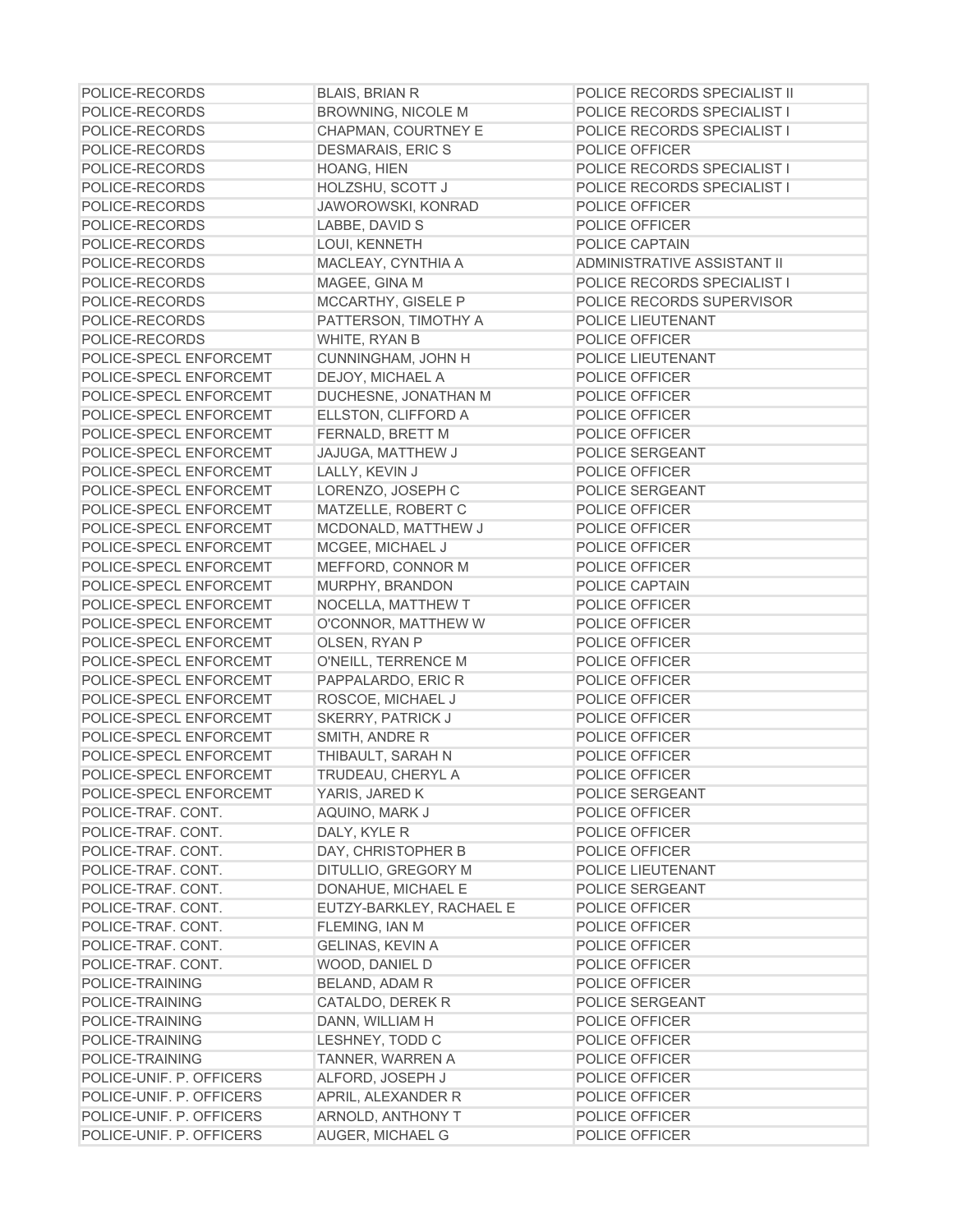| POLICE-UNIF. P. OFFICERS | <b>BADDAOUI, ABDESSELAM</b> | POLICE OFFICER    |
|--------------------------|-----------------------------|-------------------|
| POLICE-UNIF. P. OFFICERS | <b>BATES, STEPHEN D</b>     | POLICE OFFICER    |
| POLICE-UNIF. P. OFFICERS | <b>BATTYE, BRITTANY L</b>   | POLICE OFFICER    |
| POLICE-UNIF. P. OFFICERS | <b>BAUR, JEFFREY A</b>      | POLICE OFFICER    |
| POLICE-UNIF. P. OFFICERS | BELLENOIT, ROBERT P         | POLICE LIEUTENANT |
| POLICE-UNIF. P. OFFICERS | BELLEZA, JEFFREY S          | POLICE OFFICER    |
| POLICE-UNIF. P. OFFICERS | BENWAY-FONGEMIE, JOSEPH C   | POLICE OFFICER    |
| POLICE-UNIF. P. OFFICERS | BERNARD, BEAU J             | POLICE OFFICER    |
| POLICE-UNIF. P. OFFICERS | BIERY, AUSTIN M             | POLICE OFFICER    |
| POLICE-UNIF. P. OFFICERS | <b>BLONIGEN, MATTHEW R</b>  | POLICE OFFICER    |
| POLICE-UNIF. P. OFFICERS | <b>BOYLAN, PETER T</b>      | POLICE OFFICER    |
| POLICE-UNIF. P. OFFICERS | BOYTON, RYAN J              | POLICE SERGEANT   |
| POLICE-UNIF. P. OFFICERS | <b>BROWN, RICHARD</b>       | POLICE SERGEANT   |
| POLICE-UNIF. P. OFFICERS | <b>BURCHILL, NEIL T</b>     | POLICE OFFICER    |
| POLICE-UNIF. P. OFFICERS | <b>BURGIO, CHAISLYN M</b>   | POLICE OFFICER    |
| POLICE-UNIF. P. OFFICERS | CAMPBELL, MATTHEW D         | POLICE OFFICER    |
| POLICE-UNIF. P. OFFICERS | CAPELLE-SIMONE, ZACHARY T   | POLICE OFFICER    |
| POLICE-UNIF. P. OFFICERS | CARON, MICHAEL F            | POLICE SERGEANT   |
| POLICE-UNIF. P. OFFICERS | CASTRICONE, MAX W           | POLICE OFFICER    |
| POLICE-UNIF. P. OFFICERS | CATANO, VICTORIA R          | POLICE OFFICER    |
| POLICE-UNIF. P. OFFICERS | CHADBOURNE, SARAH E         | POLICE OFFICER    |
| POLICE-UNIF. P. OFFICERS | CHERIES, ERICA N            | POLICE OFFICER    |
| POLICE-UNIF. P. OFFICERS | <b>CHOATE, STEPHEN B</b>    | POLICE OFFICER    |
| POLICE-UNIF. P. OFFICERS | CHOI, ANDREW S              | POLICE OFFICER    |
| POLICE-UNIF. P. OFFICERS | CLARK, CHAD N               | POLICE OFFICER    |
| POLICE-UNIF. P. OFFICERS | CLARK, CHRISTOPHER J        | POLICE OFFICER    |
| POLICE-UNIF. P. OFFICERS | COLLINS, WILLIAM D          | POLICE OFFICER    |
| POLICE-UNIF. P. OFFICERS | CONNORS, JOHN P             | POLICE OFFICER    |
| POLICE-UNIF. P. OFFICERS | COOPER, ERIC A              | POLICE OFFICER    |
| POLICE-UNIF. P. OFFICERS | COUGHLIN, CHRISTIAN J       | POLICE OFFICER    |
| POLICE-UNIF. P. OFFICERS | COWETTE, ABBEY E            | POLICE OFFICER    |
| POLICE-UNIF. P. OFFICERS | CRAIG, DANIEL E             | POLICE OFFICER    |
| POLICE-UNIF. P. OFFICERS | CUTLER, RHIANNA C           | POLICE OFFICER    |
| POLICE-UNIF. P. OFFICERS | DAIGNEAULT, JENNIFER M      | POLICE OFFICER    |
| POLICE-UNIF. P. OFFICERS | DAWSON, ZEB J               | POLICE OFFICER    |
| POLICE-UNIF. P. OFFICERS | DIAS, ROGERIO               | POLICE OFFICER    |
| POLICE-UNIF. P. OFFICERS | DIAZ, ALEX                  | POLICE OFFICER    |
| POLICE-UNIF. P. OFFICERS | DONOVAN, THOMAS R           | POLICE OFFICER    |
| POLICE-UNIF. P. OFFICERS | DORAN, KYLE P               | POLICE OFFICER    |
| POLICE-UNIF. P. OFFICERS | DUBOIS, THOMAS M            | POLICE LIEUTENANT |
| POLICE-UNIF. P. OFFICERS | DUMAS, MICHAEL R            | POLICE OFFICER    |
| POLICE-UNIF. P. OFFICERS | ESPOSITO, JOSEPH A          | POLICE OFFICER    |
| POLICE-UNIF. P. OFFICERS | <b>FABIAN, BRIAN M</b>      | POLICE OFFICER    |
| POLICE-UNIF. P. OFFICERS | FAZIO, CHAD M               | POLICE OFFICER    |
| POLICE-UNIF. P. OFFICERS | <b>FEATHER, DEREK A</b>     | POLICE SERGEANT   |
| POLICE-UNIF. P. OFFICERS | <b>FENTON, GAGE R</b>       | POLICE OFFICER    |
| POLICE-UNIF. P. OFFICERS | FIERIMONTE, JEFFREY P       | POLICE OFFICER    |
| POLICE-UNIF. P. OFFICERS | <b>FLANAGAN, PETER</b>      | POLICE SERGEANT   |
| POLICE-UNIF. P. OFFICERS | FLORENZO, THOMAS J          | POLICE OFFICER    |
| POLICE-UNIF. P. OFFICERS | <b>FROBURG, TREVOR I</b>    | POLICE OFFICER    |
| POLICE-UNIF. P. OFFICERS | GAGNE, JOSEPH M             | POLICE OFFICER    |
| POLICE-UNIF. P. OFFICERS | <b>GARLAND, RYAN E</b>      | POLICE OFFICER    |
| POLICE-UNIF. P. OFFICERS | <b>GAUDREAULT, JUSTIN L</b> | POLICE OFFICER    |
| POLICE-UNIF. P. OFFICERS | <b>GRAVELLE, ROBERT L</b>   | POLICE LIEUTENANT |
| POLICE-UNIF. P. OFFICERS | <b>GROSS, RACHEL M</b>      | POLICE OFFICER    |
| POLICE-UNIF. P. OFFICERS | HARRINGTON, MARK E          | POLICE SERGEANT   |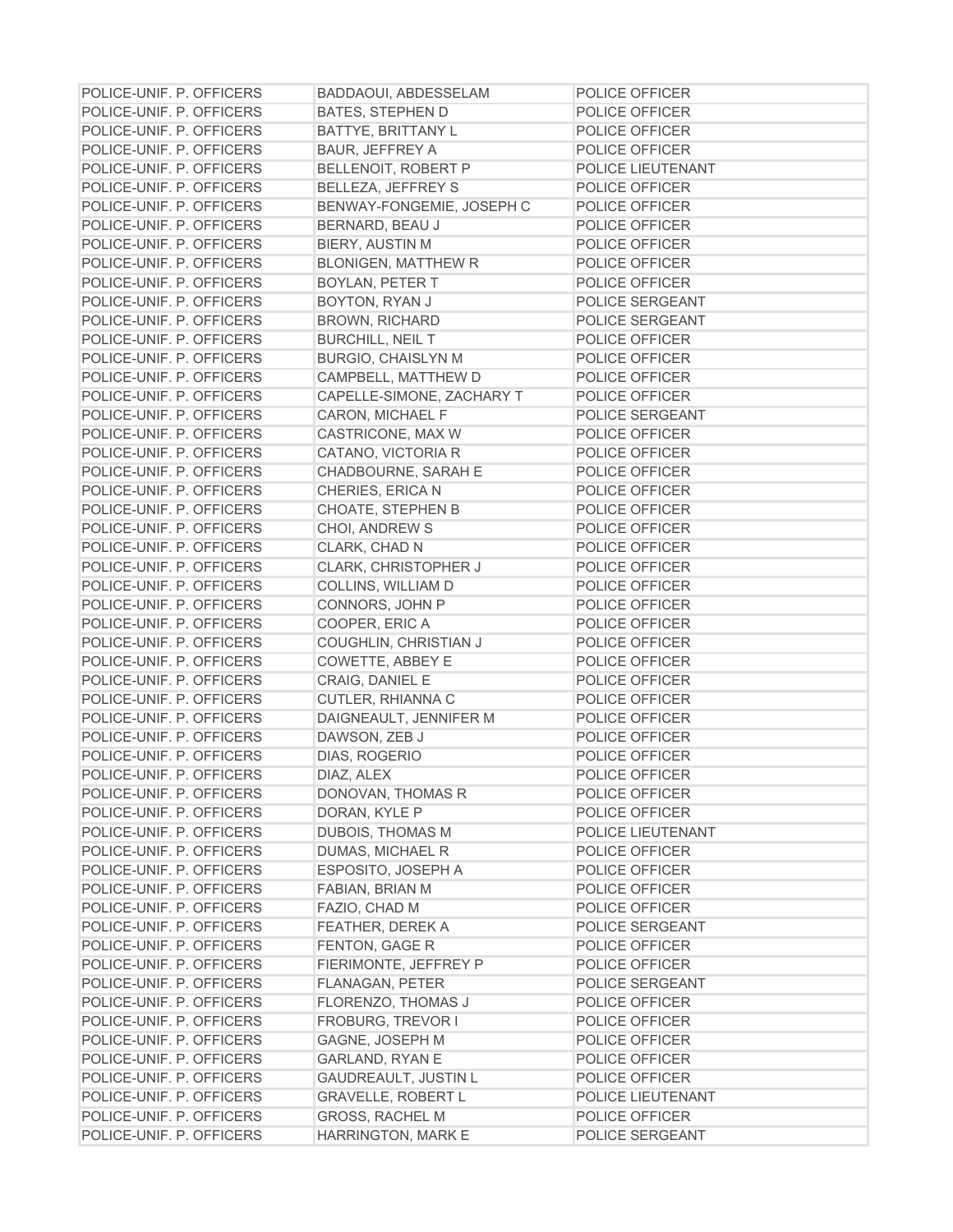| POLICE-UNIF. P. OFFICERS | HARRINGTON, NATHAN F       | POLICE OFFICER  |
|--------------------------|----------------------------|-----------------|
| POLICE-UNIF. P. OFFICERS | HASCALL, AARON T           | POLICE OFFICER  |
| POLICE-UNIF. P. OFFICERS | HEALY, CODY D              | POLICE OFFICER  |
| POLICE-UNIF. P. OFFICERS | HOBBS, LUCAS A             | POLICE OFFICER  |
| POLICE-UNIF. P. OFFICERS | HONDROS, ALEXANDROS C      | POLICE OFFICER  |
| POLICE-UNIF. P. OFFICERS | HORN, CHRISTIAN A          | POLICE OFFICER  |
| POLICE-UNIF. P. OFFICERS | <b>IRWIN, STEPHEN C</b>    | POLICE OFFICER  |
| POLICE-UNIF. P. OFFICERS | JACKSON, SHANNON A         | POLICE OFFICER  |
| POLICE-UNIF. P. OFFICERS | JOFFRES, GUILLAUME A       | POLICE OFFICER  |
| POLICE-UNIF. P. OFFICERS | JOHNSON, MICHAEL L         | POLICE OFFICER  |
| POLICE-UNIF. P. OFFICERS | JOYAL, ERIC M              | POLICE SERGEANT |
| POLICE-UNIF. P. OFFICERS | JUSZA, KEVIN A             | POLICE SERGEANT |
| POLICE-UNIF. P. OFFICERS | KASTEN, SAMUEL B           | POLICE OFFICER  |
| POLICE-UNIF. P. OFFICERS | KIRATHI, VINCENT H         | POLICE OFFICER  |
| POLICE-UNIF. P. OFFICERS | KIRBY, MILES               | POLICE OFFICER  |
| POLICE-UNIF. P. OFFICERS | KOEPPEL, TRAVIS J          | POLICE OFFICER  |
| POLICE-UNIF. P. OFFICERS | KWIATKOWSKI, STEVEN J      | POLICE OFFICER  |
| POLICE-UNIF. P. OFFICERS | LACROIX, OLIVIA E          | POLICE OFFICER  |
| POLICE-UNIF. P. OFFICERS | LAST, JOSHUA G             | POLICE OFFICER  |
| POLICE-UNIF. P. OFFICERS | LATAILLE, ELIZABETH E      | POLICE OFFICER  |
| POLICE-UNIF. P. OFFICERS | LAVALLEE, MICHAEL J        | POLICE SERGEANT |
| POLICE-UNIF. P. OFFICERS | LEVER, RYAN J              | POLICE OFFICER  |
| POLICE-UNIF. P. OFFICERS | LEVESQUE, GREGORY E        | POLICE OFFICER  |
| POLICE-UNIF. P. OFFICERS | LIUPAKKA, ZACHARY T        | POLICE OFFICER  |
| POLICE-UNIF. P. OFFICERS | MACNEILLY, MICHAEL J       | POLICE OFFICER  |
| POLICE-UNIF. P. OFFICERS | MADDALENI, DERIC A         | POLICE OFFICER  |
| POLICE-UNIF. P. OFFICERS | MAGUIRE, JERED S           | POLICE OFFICER  |
| POLICE-UNIF. P. OFFICERS | MASSAHOS, MICHAEL F        | POLICE OFFICER  |
| POLICE-UNIF. P. OFFICERS | MCCABE, SHAWN W            | POLICE CAPTAIN  |
| POLICE-UNIF. P. OFFICERS | MCCARTHY, CHRISTOPHER R    | POLICE OFFICER  |
| POLICE-UNIF. P. OFFICERS | MCCOY, JAMES E             | POLICE OFFICER  |
| POLICE-UNIF. P. OFFICERS | MEGAN, BRENDAN P           | POLICE OFFICER  |
| POLICE-UNIF. P. OFFICERS | MEGOWEN, ROBERT G          | POLICE SERGEANT |
| POLICE-UNIF. P. OFFICERS | MESSIER, MATTHEW J         | POLICE OFFICER  |
| POLICE-UNIF. P. OFFICERS | MIANO, BRIANNA N           | POLICE OFFICER  |
| POLICE-UNIF. P. OFFICERS | MORA, JAMES A              | POLICE OFFICER  |
| POLICE-UNIF. P. OFFICERS | MORALES LEBREAUL, GEORGE M | POLICE OFFICER  |
| POLICE-UNIF. P. OFFICERS | <b>MORIN, BRETT M</b>      | POLICE OFFICER  |
| POLICE-UNIF. P. OFFICERS | MUNNELLY, SEAN C           | POLICE OFFICER  |
| POLICE-UNIF. P. OFFICERS | NAYLOR, DYLAN C            | POLICE OFFICER  |
| POLICE-UNIF. P. OFFICERS | NEWELL, BRENDAN M          | POLICE OFFICER  |
| POLICE-UNIF. P. OFFICERS | O'MEARA, KEVIN D           | POLICE SERGEANT |
| POLICE-UNIF. P. OFFICERS | PAULEY, MICHAEL D          | POLICE OFFICER  |
| POLICE-UNIF. P. OFFICERS |                            |                 |
|                          | PENTTINEN, NEIL R          | POLICE OFFICER  |
| POLICE-UNIF. P. OFFICERS | PETERS, SEAN M             | POLICE OFFICER  |
| POLICE-UNIF. P. OFFICERS | PUOPOLO, EVAN R            | POLICE OFFICER  |
| POLICE-UNIF. P. OFFICERS | REAGEN, ALEXANDER K        | POLICE OFFICER  |
| POLICE-UNIF. P. OFFICERS | REGAN, WILLIAM J           | POLICE OFFICER  |
| POLICE-UNIF. P. OFFICERS | RICHMOND, DANIEL R         | POLICE OFFICER  |
| POLICE-UNIF. P. OFFICERS | RIZAN, CAMERON S           | POLICE OFFICER  |
| POLICE-UNIF. P. OFFICERS | ROBICHAUD, AMBER L         | POLICE OFFICER  |
| POLICE-UNIF. P. OFFICERS | RUDDELL, PATRICK W         | POLICE OFFICER  |
| POLICE-UNIF. P. OFFICERS | SARDO, DOMINIC T           | POLICE OFFICER  |
| POLICE-UNIF. P. OFFICERS | SAWTELLE, JAKE S           | POLICE OFFICER  |
| POLICE-UNIF. P. OFFICERS | SCHMIDT, MARK A            | POLICE OFFICER  |
| POLICE-UNIF. P. OFFICERS | SEIGLE, CASEY M            | POLICE SERGEANT |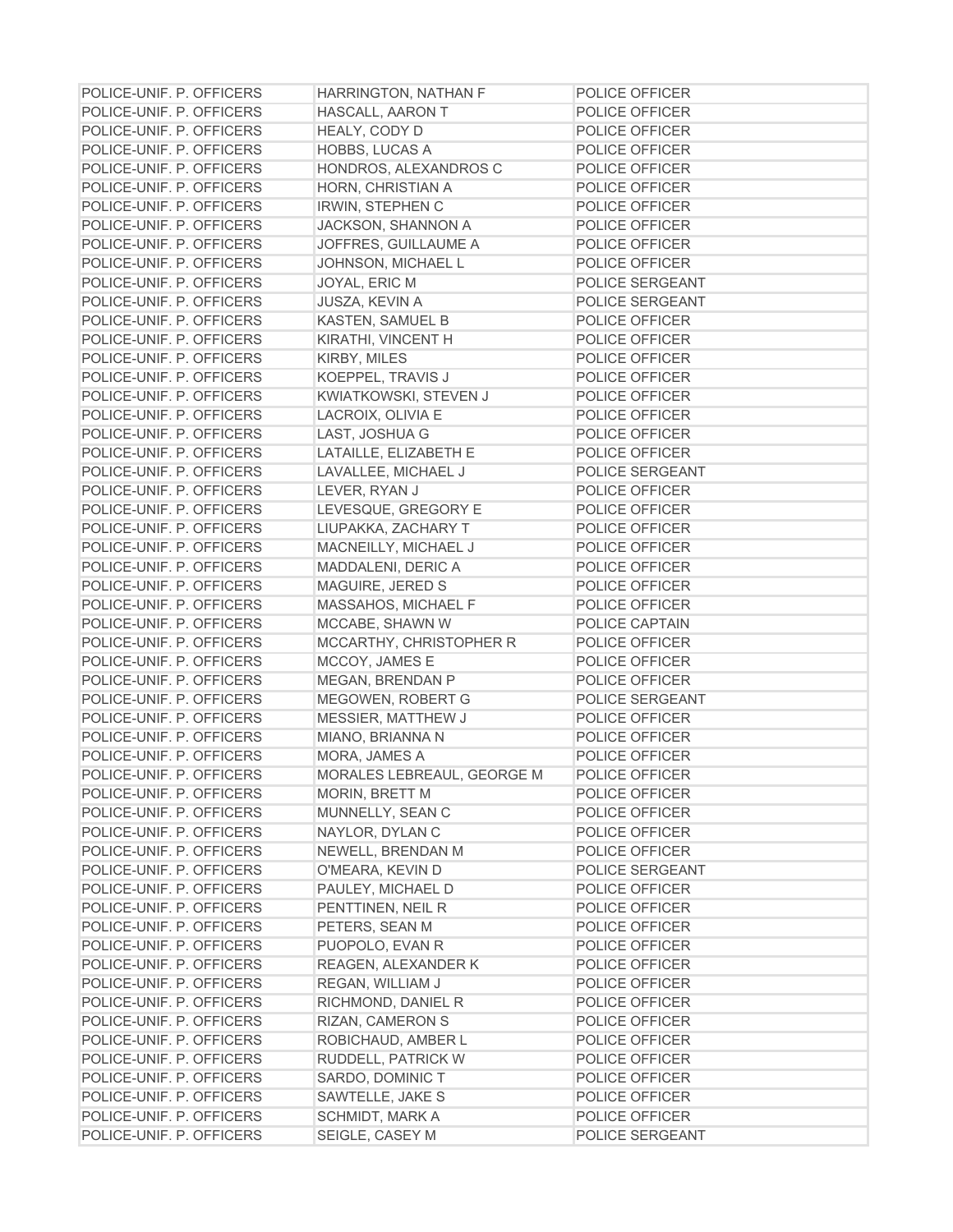| POLICE-UNIF. P. OFFICERS           | SEPULVEDA, EDWIN X                                     | <b>POLICE OFFICER</b>              |
|------------------------------------|--------------------------------------------------------|------------------------------------|
| POLICE-UNIF. P. OFFICERS           | SHRIBER, ANTHONY F                                     | <b>POLICE OFFICER</b>              |
| POLICE-UNIF. P. OFFICERS           | <b>SLOCUM, ERIK K</b>                                  | POLICE OFFICER                     |
| POLICE-UNIF. P. OFFICERS           | SOUCY, JASON E                                         | POLICE OFFICER                     |
| POLICE-UNIF. P. OFFICERS           | STANZEL, CRAIG T                                       | POLICE OFFICER                     |
| POLICE-UNIF. P. OFFICERS           | SULLIVAN, JOHN S                                       | POLICE OFFICER                     |
| POLICE-UNIF. P. OFFICERS           | SWINSON, DAVID T                                       | POLICE OFFICER                     |
| POLICE-UNIF. P. OFFICERS           | TENNIS, CHAD A                                         | POLICE OFFICER                     |
| POLICE-UNIF. P. OFFICERS           | THORNELL, KAILE N                                      | ADMINISTRATIVE ASSISTANT II        |
| POLICE-UNIF. P. OFFICERS           | TONEY, TYLER S                                         | POLICE OFFICER                     |
| POLICE-UNIF. P. OFFICERS           | <b>TUCKER, JOSHUA J</b>                                | POLICE OFFICER                     |
| POLICE-UNIF. P. OFFICERS           | VALENTI, RICHARD J                                     | POLICE OFFICER                     |
| POLICE-UNIF. P. OFFICERS           | VIGNAULT, ADAM M                                       | POLICE OFFICER                     |
| POLICE-UNIF. P. OFFICERS           | VITALE, JOSEPH T                                       | POLICE OFFICER                     |
| POLICE-UNIF. P. OFFICERS           | VOUGIAS, PHOTIOS M                                     | POLICE OFFICER                     |
| POLICE-UNIF. P. OFFICERS           | VOVERIS, JOSEPH M                                      | POLICE OFFICER                     |
| POLICE-UNIF, P. OFFICERS           | WARD, JEREMY B                                         | POLICE OFFICER                     |
| POLICE-UNIF. P. OFFICERS           | WARIGIA, OLIVER M                                      | POLICE OFFICER                     |
| POLICE-UNIF. P. OFFICERS           | WHEELER, ROBERT P                                      | POLICE OFFICER                     |
| POLICE-UNIF. P. OFFICERS           | <b>WHELAN, DANIEL B</b>                                | POLICE SERGEANT                    |
| POLICE-UNIF. P. OFFICERS           | WHITEMAN, JONATHAN W                                   | POLICE OFFICER                     |
| <b>RISK MANAGER</b>                | O'NEIL, KEVIN J                                        | <b>RISK MANAGER</b>                |
| SCHL. HLTH PROG.                   | ANGLIN, PATRICIA A                                     | <b>SCHOOL NURSE I</b>              |
| SCHL. HLTH PROG.                   | BORGES, MONIQUE                                        | <b>SCHOOL NURSE I</b>              |
| SCHL. HLTH PROG.                   | <b>BOZOIAN, MELANIE E</b>                              | <b>SCHOOL NURSE I</b>              |
| SCHL. HLTH PROG.                   | CIPOLLA, CHRISTIE                                      | <b>SCHOOL NURSE I</b>              |
| SCHL. HLTH PROG.                   | <b>FLANDERS, BETH-ANN</b>                              | <b>SCHOOL NURSE I</b>              |
| SCHL. HLTH PROG.                   | GUINTA, CAROL                                          | SCHOOL NURSE (CERTIFIED)           |
| SCHL. HLTH PROG.                   | HUNTER, LISA                                           | <b>SCHOOL NURSE (CERTIFIED)</b>    |
| SCHL. HLTH PROG.                   | KEEFE, LISA M                                          | <b>SCHOOL NURSE I</b>              |
| SCHL. HLTH PROG.                   | <b>KEROUAC, JANINE B</b>                               | <b>SCHOOL NURSE I</b>              |
| SCHL. HLTH PROG.                   | LATURNO, JENNIFER M                                    | <b>SCHOOL NURSE II</b>             |
| SCHL. HLTH PROG.                   | MEEKER, KATHLEEN M                                     | <b>SCHOOL NURSE I</b>              |
| <b>SCHL. HLTH PROG.</b>            | MEISEL, CAROL S                                        | <b>SCHOOL NURSE I</b>              |
| <b>SCHL. HLTH PROG.</b>            | REMILLARD, MARY J                                      | <b>SCHOOL NURSE II</b>             |
| SCHL. HLTH PROG.                   | RIPALDI, ELIZABETH A                                   | <b>SCHOOL NURSE I</b>              |
| SCHL. HLTH PROG.                   | SCARAFILE, JANET M                                     | ASST. PUBLIC HEALTH NURSE SUP      |
| SCHL. HLTH PROG.                   | SEITZ, KELLY                                           | <b>SCHOOL NURSE I</b>              |
| SCHL. HLTH PROG.                   | SHEEHAN, MARIAN B                                      | <b>SCHOOL NURSE II</b>             |
| SCHL. HLTH PROG.                   | SKERSEY, MARY ANN C                                    | <b>SCHOOL NURSE I</b>              |
| SCHL. HLTH PROG.                   | TOLAND, MIRANDA E                                      | <b>SCHOOL NURSE I</b>              |
| SCHL. HLTH PROG.                   | WEED, AMANDA                                           | <b>SCHOOL NURSE I</b>              |
| <b>SCHL. HLTH PROG.</b>            | WYMAN, JENNIFER M                                      | PUBLIC HEALTH NURSE SUPER          |
| <b>SECURITY</b>                    |                                                        | <b>DISPATCHER - AIRPORT</b>        |
| <b>SECURITY</b>                    | <b>BARTON, WENDY E</b><br><b>BLACKADAR, KRISTINE T</b> | <b>DISPATCHER - AIRPORT</b>        |
| <b>SECURITY</b>                    | HORTON, TONI J                                         | <b>AIRPORT SECURITY SPECIALIST</b> |
| <b>SECURITY</b>                    | JACKMAN, DANIEL L                                      | CANINE HANDLER SUPERVISOR          |
| <b>SECURITY</b>                    | KOPERA, JASON R                                        | <b>DISPATCHER - AIRPORT</b>        |
| <b>SECURITY</b>                    | LEWIN, SAMUEL E                                        | <b>CANINE HANDLER</b>              |
| <b>SECURITY</b>                    |                                                        | <b>AIRPORT SECURITY MANAGER</b>    |
| <b>SECURITY</b>                    | MUELLER, PAUL M                                        | <b>CANINE HANDLER</b>              |
| <b>SECURITY</b>                    | PEARSON, TYLER J<br>PERKINS, RYAN                      | <b>AIRPORT SECURITY SUPERVISOR</b> |
|                                    |                                                        | <b>CANINE HANDLER</b>              |
| <b>SECURITY</b><br><b>SECURITY</b> | ROBBINS, MICHAEL J<br>THERRIEN, RHONDA L               | <b>DISPATCHER - AIRPORT</b>        |
| <b>SECURITY</b>                    | WIHBY, MICHAEL F                                       | <b>DISPATCHER - AIRPORT</b>        |
|                                    |                                                        |                                    |
| SENIOR SERVICES ADMIN              | CONRAD, EMILY M                                        | SENIOR SERVICES SPECIALIST I       |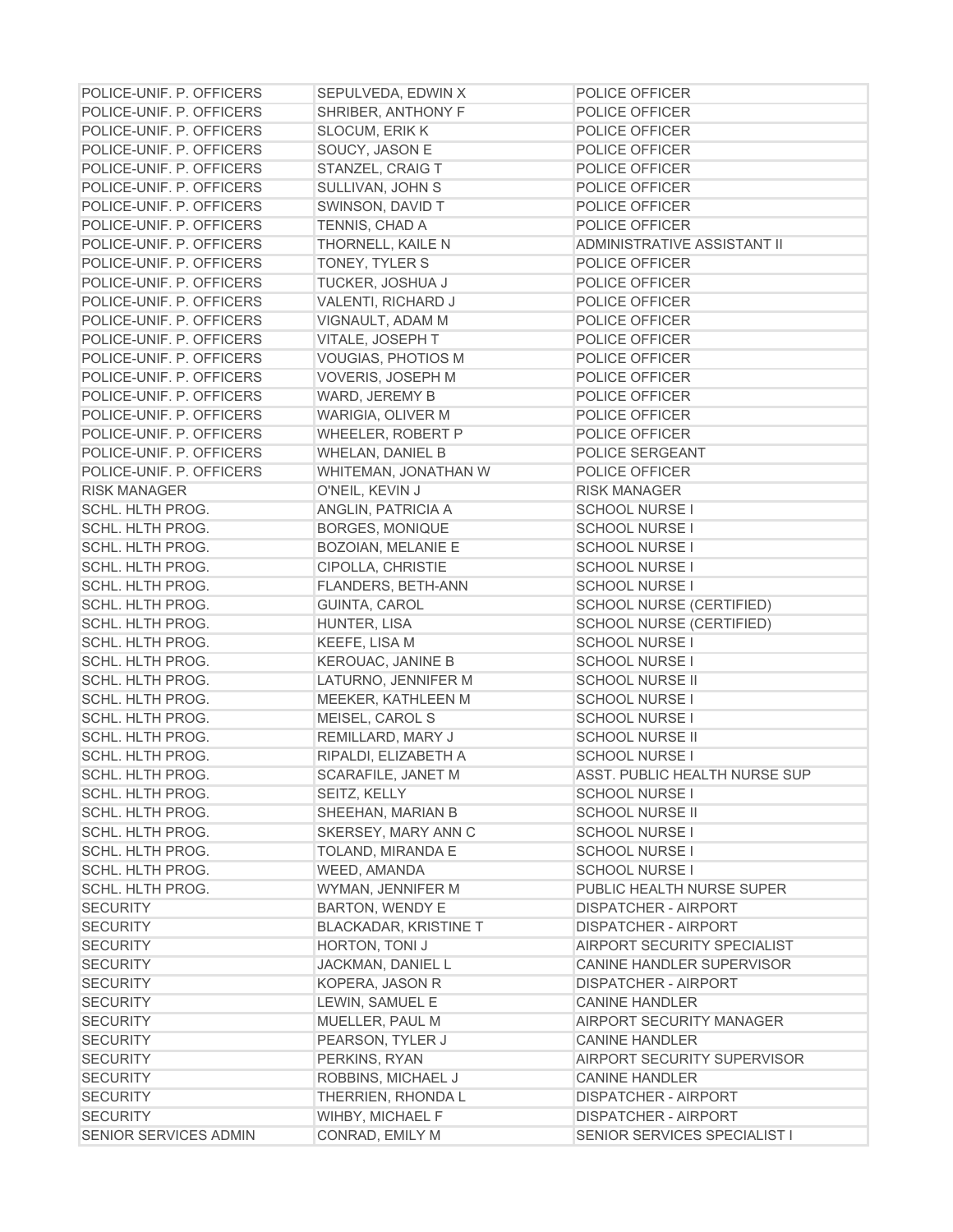| <b>SENIOR SERVICES ADMIN</b>   | DROHAN, KIMBERLY R           | SENIOR SERVICES SPECIALIST II         |
|--------------------------------|------------------------------|---------------------------------------|
| <b>SENIOR SERVICES ADMIN</b>   | RAMSAY, MARK                 | SENIOR SERVICES SPECIALIST I          |
| TAX COLL.                      | CLARK, SUSAN                 | <b>CUSTOMER SERVICE REPS III</b>      |
| TAX COLL.                      | <b>CUNAN, ARGELIE F</b>      | <b>ACCOUNTANT I</b>                   |
| TAX COLL.                      | D'AMORE, TORY L              | <b>CUSTOMER SERVICE REPS III</b>      |
| TAX COLL.                      | HODGMAN, TERRY               | ADMINISTRATIVE SVCS MGR               |
| TAX COLL.                      | HOLMAN, DEBORAH L            | <b>CUSTOMER SERVICE REPS III</b>      |
| TAX COLL.                      | LAVALLEE, PATRICK N          | <b>CUSTOMER SERVICE REPS III</b>      |
| TAX COLL.                      | MASEWIC ADAMS, BRENDA W      | <b>TAX COLLECTOR</b>                  |
| TAX COLL.                      | PRESTON, CYNTHIA L           | <b>CUSTOMER SERVICE REPS III</b>      |
| TAX COLL.                      | ROUSSEAU, URSULA             | <b>CUSTOMER SERVICE REPS III</b>      |
| W. SIDE ARENA                  | PADDEN, JAMES T              | <b>RECREATION FACILITIES MAINT WR</b> |
| W. SIDE ARENA                  | PAGE, SHAWN M                | <b>RECREATION FACILITIES MAINT WR</b> |
| W. SIDE ARENA                  | WHITTAKER, RYAN P            | <b>RECREATION MAINT SUPER II</b>      |
| <b>W.SIDE LIBRARY</b>          | MOSHIER, CALEB R             | <b>LIBRARIAN III</b>                  |
| <b>W.SIDE LIBRARY</b>          | PALYS, JOANNE D              | <b>LIBRARY CLERK I</b>                |
| <b>WATER DIST BACKFLOW</b>     | GONZALES, SCOTT              | <b>METER READER II</b>                |
| <b>WATER DIST BACKFLOW</b>     | WARREN, BARBARA J            | <b>CUSTOMER SERVICE REPS III</b>      |
| <b>WATER FIN. ACCOUNTING</b>   | BARCOMB, JOANNE M            | <b>ACCOUNTANT I</b>                   |
| <b>WATER FIN. ACCOUNTING</b>   | MESERVEY, LORI A             | <b>ACCOUNTING TECHNICIAN</b>          |
| <b>WATER FIN. ACCOUNTING</b>   | PAQUIN, DONNA M              | ADMINISTRATIVE SVCS MGR               |
| <b>WATER FIN. ACCOUNTING</b>   | SINOTTE, JANE E              | ADMINISTRATIVE ASSISTANT II           |
| <b>WATER FIN. ACCOUNTING</b>   | ST JEAN, KIMBERLY A          | <b>ACCOUNTING TECHNICIAN</b>          |
| <b>WATERSHED SUPERVISION</b>   | <b>BROWN, SCOTT E</b>        | WATERSHED EQUIPMENT OPERATOR          |
| <b>WATERSHED SUPERVISION</b>   | LESCAULT, FRANCIS C          | <b>WATERSHED MAINT WORKER II</b>      |
| <b>WATERSHED SUPERVISION</b>   | <b>MCGRAIL, THOMAS P</b>     | WATERSHED MAINT SUPERVISOR            |
| <b>WATERSHED SUPERVISION</b>   | O'NEIL, JOHN M               | WATERSHED LAND & PROPERTY MGR         |
| <b>WATERSHED SUPERVISION</b>   | ROLKA, BRADY J               | WATERSHED MAINT WORKER II             |
| WATERSHED SUPERVISION          | SCARPETTI, MICHAEL P         | WATERSHED MAINTENANCE WORKER I        |
| <b>WATERSHED SUPERVISION</b>   | SMERCZYNSKI, PATRICK J       | <b>WATERSHED FORESTER</b>             |
| <b>WATERSHED SUPERVISION</b>   | SPENARD, JOHN R              | WATERSHED MAINT SUPERVISOR            |
| <b>WELFARE</b>                 | DESHMUKH, RADHIKA Y          | <b>ACCOUNTING TECHNICIAN</b>          |
| <b>WELFARE</b>                 | HIRATA, ANDREA L             | <b>WELFARE SPECIALIST I</b>           |
| <b>WELFARE</b>                 | MACLEOD, MARK A              | <b>WELFARE SPECIALIST II</b>          |
| <b>WELFARE</b>                 | MICHAUD, CHARLEEN            | <b>WELFARE DIRECTOR</b>               |
| <b>WELFARE</b>                 | MORAN, HEATHER A             | <b>WELFARE SPECIALIST II</b>          |
| <b>WELFARE</b>                 | PONIO-BAKER, MARIA           | <b>WELFARE SPECIALIST II</b>          |
| WELFARE                        | SYREK, DENISE J              | WELFARE SUPERVISOR                    |
| WTR ADMIN MANAGEMENT           | CROASDALE, PHILIP W          | <b>WATERWORKS DIRECTOR</b>            |
| WTR DIST CREW SUPRVISION       | <b>BOURQUE, MARK P</b>       | <b>DISTRIBUTION OPERATIONS SUPER</b>  |
| WTR DIST CREW SUPRVISION       | MCDONALD, KEITH J            | WATER WORKS SENIOR SUPERVISOR         |
| WTR DIST ENGINRG OFFICE        | ADAMS, MICHAEL E             | <b>WATER DISTRIBUTION MANAGER</b>     |
| <b>WTR DIST ENGINRG OFFICE</b> | ST PIERRE, KYLE S            | UTILITY INSPECTOR II                  |
| WTR DIST ENGINRG OFFICE        | ZEDON, TADEAUSZ T            | UTILITY INSPECTOR II                  |
| WTR DIST GAR. R&M TRUCKS       | <b>BURNHAM, BRIAN S</b>      | <b>EQUIPMENT MECHANIC II</b>          |
| WTR DIST LABOR SUSPENSE        | CAVANAUGH, JACK T            | PUBLIC SERVICES WORKER III            |
| <b>WTR DIST LABOR SUSPENSE</b> | <b>CHANDONNET, STEPHEN S</b> | EQUIPMENT OPERATOR V                  |
| WTR DIST LABOR SUSPENSE        | COLLINS, TIMOTHY J           | <b>WATERWORKS EMERGENCY TECH</b>      |
| WTR DIST LABOR SUSPENSE        | <b>COURCHESNE, CHARLES B</b> | <b>EQUIPMENT OPERATOR IV</b>          |
| WTR DIST LABOR SUSPENSE        | DENVER, JEFFREY C            | <b>EQUIPMENT OPERATOR IV</b>          |
| WTR DIST LABOR SUSPENSE        | DESROSIERS, ADAM E           | <b>EQUIPMENT OPERATOR IV</b>          |
| WTR DIST LABOR SUSPENSE        | LEDOUX, JEFFREY D            | <b>WATERWORKS SUPERVISOR</b>          |
| <b>WTR DIST LABOR SUSPENSE</b> | MACARTHUR, KEVIN M           | <b>WATERWORKS SUPERVISOR</b>          |
| <b>WTR DIST LABOR SUSPENSE</b> | PARIS, RONALD P              | PUBLIC SERVICES WORKER III            |
| WTR DIST LABOR SUSPENSE        | PEPIN, EDWARD A              | <b>INVENTORY SPECIALIST II</b>        |
| WTR DIST LABOR SUSPENSE        | SAVOIE, JASON D              | EQUIPMENT OPERATOR IV                 |